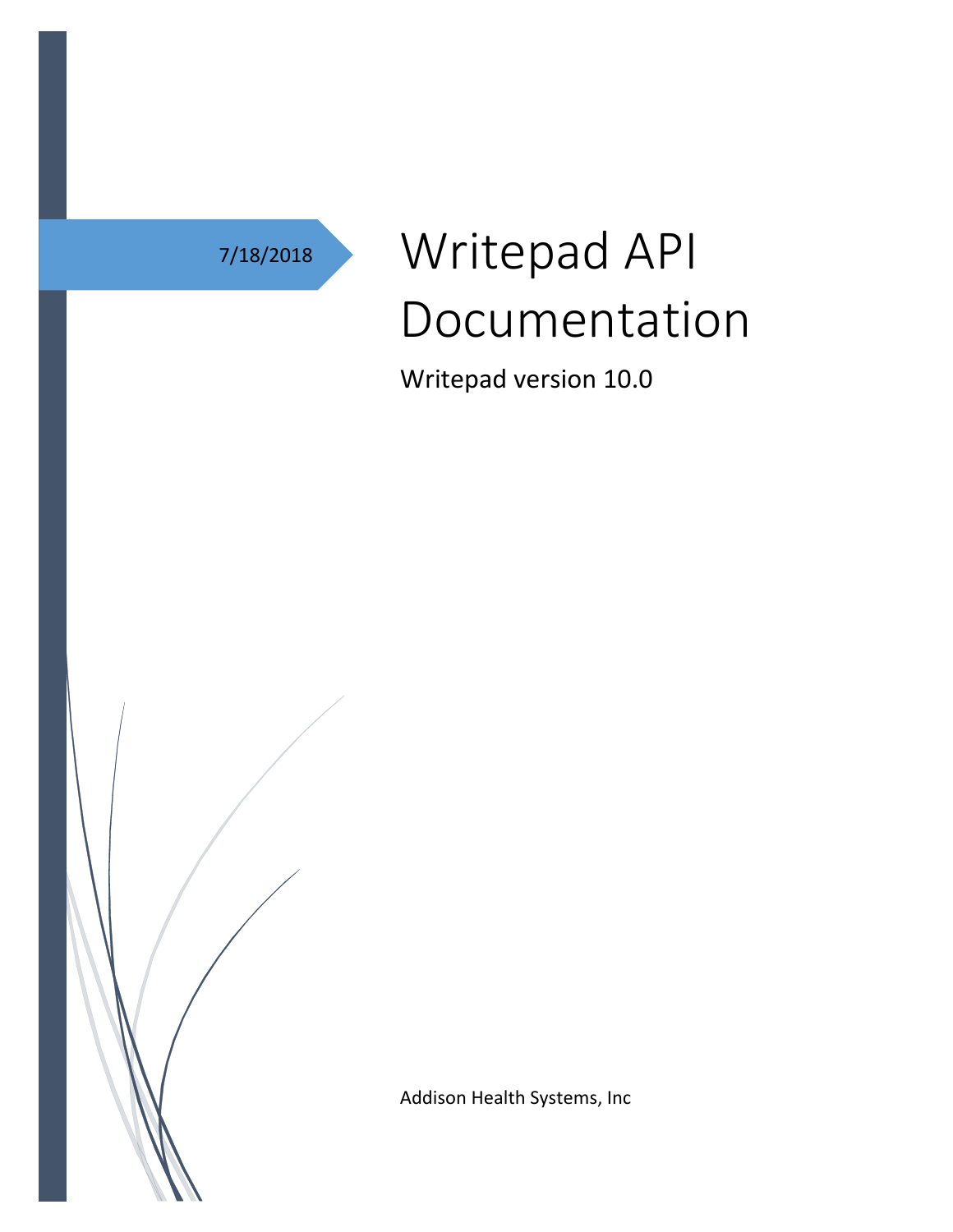## Terms and Conditions of use

Writepad Patient API can be used by third party applications to connect to the Writepad data and authorized users can access their health information from different applications. Third party vendors shall allow only authorized users to access (Read-only) their common clinical information.

Developers may use the materials with adherence to the below terms and conditions:

1. Writepad Api online documentation has the most up-to-date information. Developers may keep copies of the materials; but, may not distribute a copy of the materials. Developers wishing to share the materials may do so via linking other developers to the materials hosted by Addison Health Systems Inc.

2. Developers are also responsible for complying with all applicable laws, including not infringing Addison Health Systems Inc and its Writepad intellectual property rights. It is developer's responsibility for the products developed and how the products connect to the client's server and Writepad application.

3. This Writepad API provides protected health information of patients within Writepad application and therefore must be used securely. The developer is entirely responsible for all content that is requested via the WritepdAPI.

4. If you are using the WritepdAPI on behalf of your employer, you represent and warrant that you are authorized to accept these Terms on your employer's behalf, and that your employer agrees to indemnify Addison Health systems Inc. for violation of these Terms.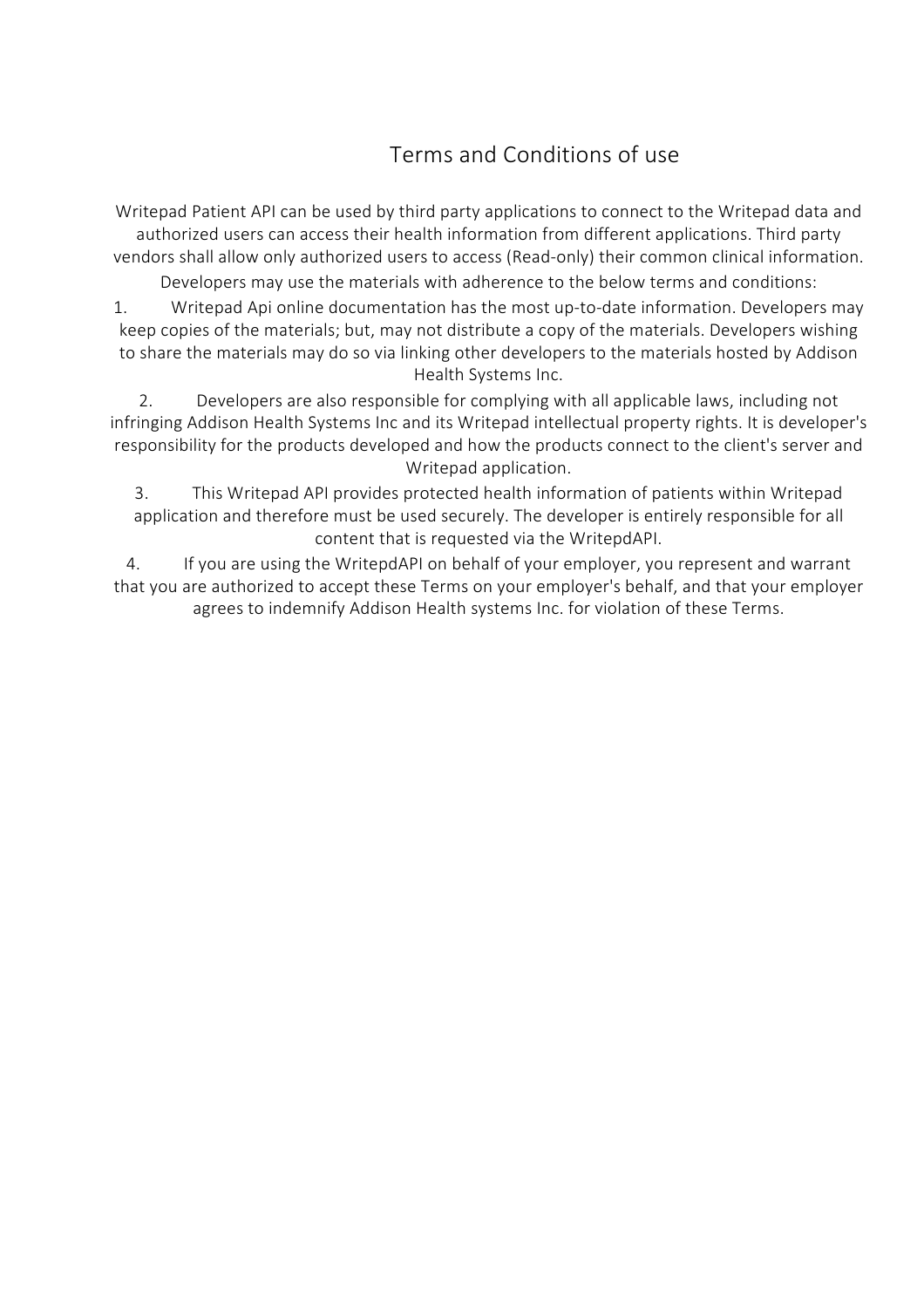#### Contents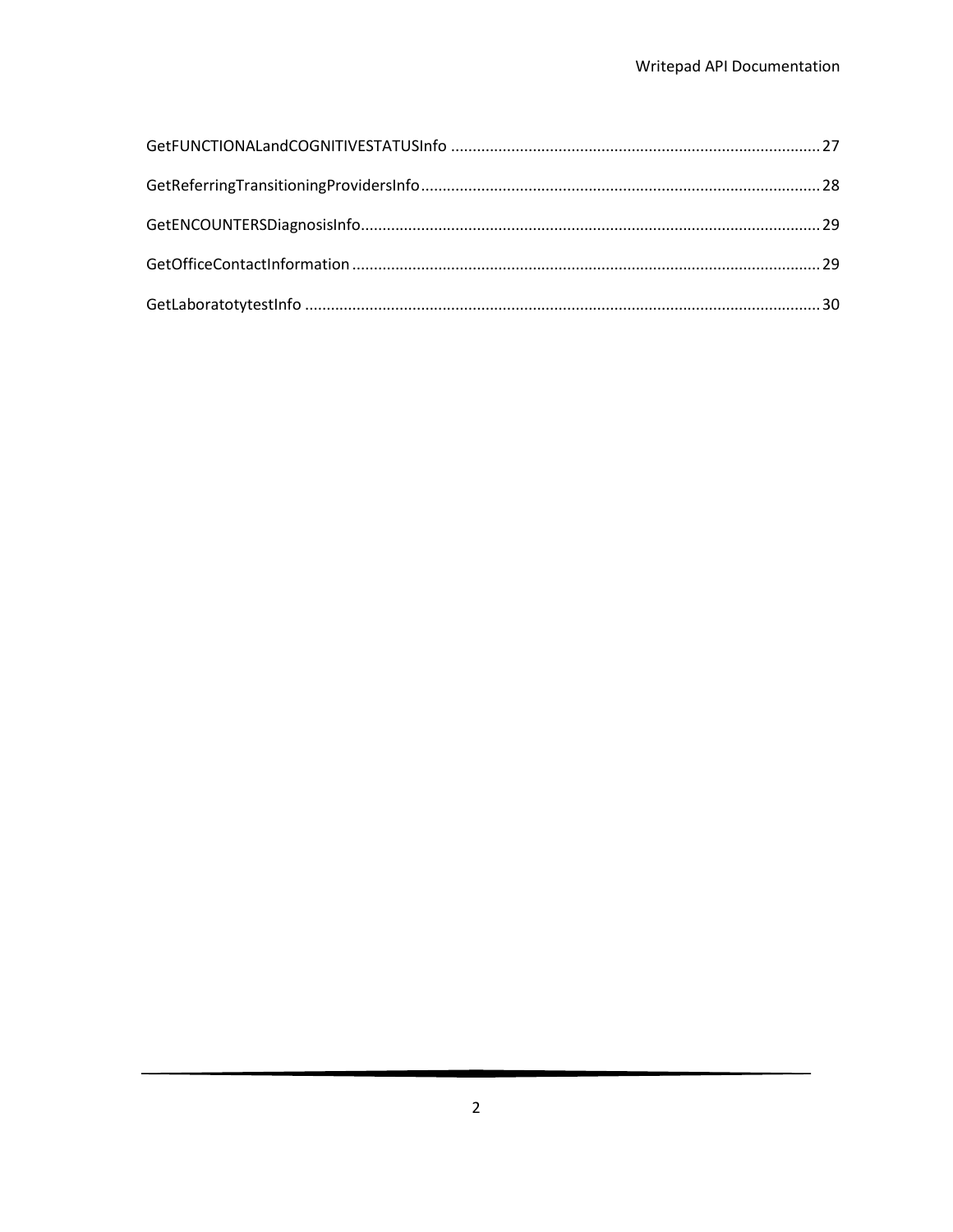#### About Writepad

<span id="page-4-0"></span>AHS is the developer of the WritePad Electronic Health Record (EHR) COMPLETE ONC-ATCB Government Certified system. With over 18,000 users daily generating more than 40 million patient notes per year our clients know that they are working with the best on the market.

AHS is a client driven organization. We understand that our success is dictated by satisfied and referring clinics. This company was founded on the promise of providing health professionals the latest in electronic documentation technology while creating the structure for excellent customer support and service.

#### Setup Process

<span id="page-4-1"></span>Writepad is Desktop system. We have dll which can be used by other systems to connect Writepad EHR.

To connect with Writepad you need authentication Token. Please contact Writepad support on 972-392- 7778 for details.

Once you receive the Auth\_Token you need data path and app path. Please contact Writepad support on 972-392-7778 for details.

Once your setup is ready you can include dll in your application to access the data.

### Method calls.

<span id="page-4-2"></span>First you need to identity the patient to access his health information. There are two ways to identify patient

- 1. GetPatientInfoByChart– If other system has Writepad chart number then they can use that to identify patient. And same chart number can be used to access patient health information.
- 2. GetPatientInfoByPatientDetails- If other system does not have Writepad chart number then other system need 5 things to identify patient. first name (required), last name(required), Hone Phone(required), DOB(required), Zip(required) It will return chart number with patient demographics. And same chart number can be used to access patient health information.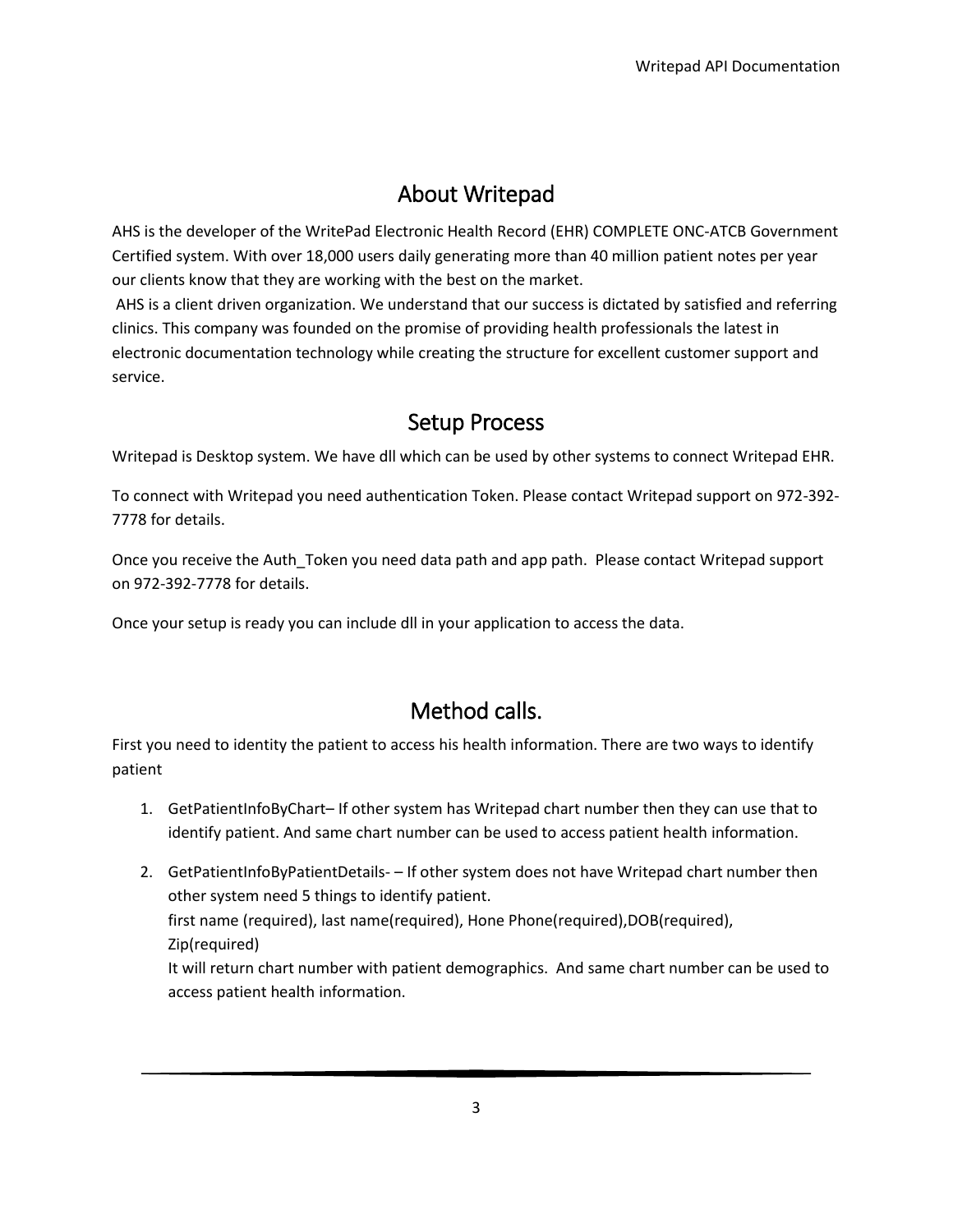<span id="page-5-0"></span>

| <b>Method Name</b>   |                                                                                                                                                                                                                                                                                                                                                                                                                                                                                                                                                                                                                                                                                                                                                                                                                  |
|----------------------|------------------------------------------------------------------------------------------------------------------------------------------------------------------------------------------------------------------------------------------------------------------------------------------------------------------------------------------------------------------------------------------------------------------------------------------------------------------------------------------------------------------------------------------------------------------------------------------------------------------------------------------------------------------------------------------------------------------------------------------------------------------------------------------------------------------|
|                      | GetPatientInfoByPatientDetails                                                                                                                                                                                                                                                                                                                                                                                                                                                                                                                                                                                                                                                                                                                                                                                   |
| Parameters           | string first(required), string Auth_Token(required), string last(required), string<br>HPhone(required), string DOB(required), string Zip(required), Boolean FromEHR(required),<br>string datapath(required), string apppath(required)                                                                                                                                                                                                                                                                                                                                                                                                                                                                                                                                                                            |
| Method call          | GetPatientInfoByChart(first,Auth_Token,last,HPhone,DOB,Zip,FromEHR,datapath,apppath)                                                                                                                                                                                                                                                                                                                                                                                                                                                                                                                                                                                                                                                                                                                             |
| Response             | <demographics><br/><demographic><br/><chart>1001</chart><br/><name><br/><title>Ms.</title><br/><first>Alice</first><br/><middle>Jones</middle><br/><last>Newman</last><br/></name><br/><dob>5/1/1970 </dob><br/><address><br/><addr1> 1357, Amber Dr</addr1><br/><addr2></addr2><br/><city>Beaverton</city><br/><state> OR</state><br/><postalcode>97006</postalcode><br/><address><br/><gender><br/><code>F</code><br/></gender><br/><hphone>5557231544 </hphone><br/><email>5557231544 </email><br/><maritialstatus><br/><status></status><br/><description></description><br/><codingsystem></codingsystem><br/></maritialstatus><br/><licenseduser>Adavis</licenseduser><br/><clinicid>Sarawr</clinicid><br/>&lt; Race &gt;Not Hispanic or latino<br/></address></address></demographic><br/></demographics> |
| <b>Error Message</b> | $<$ Error $>$<br>< Message > Error Message< Message >                                                                                                                                                                                                                                                                                                                                                                                                                                                                                                                                                                                                                                                                                                                                                            |
|                      |                                                                                                                                                                                                                                                                                                                                                                                                                                                                                                                                                                                                                                                                                                                                                                                                                  |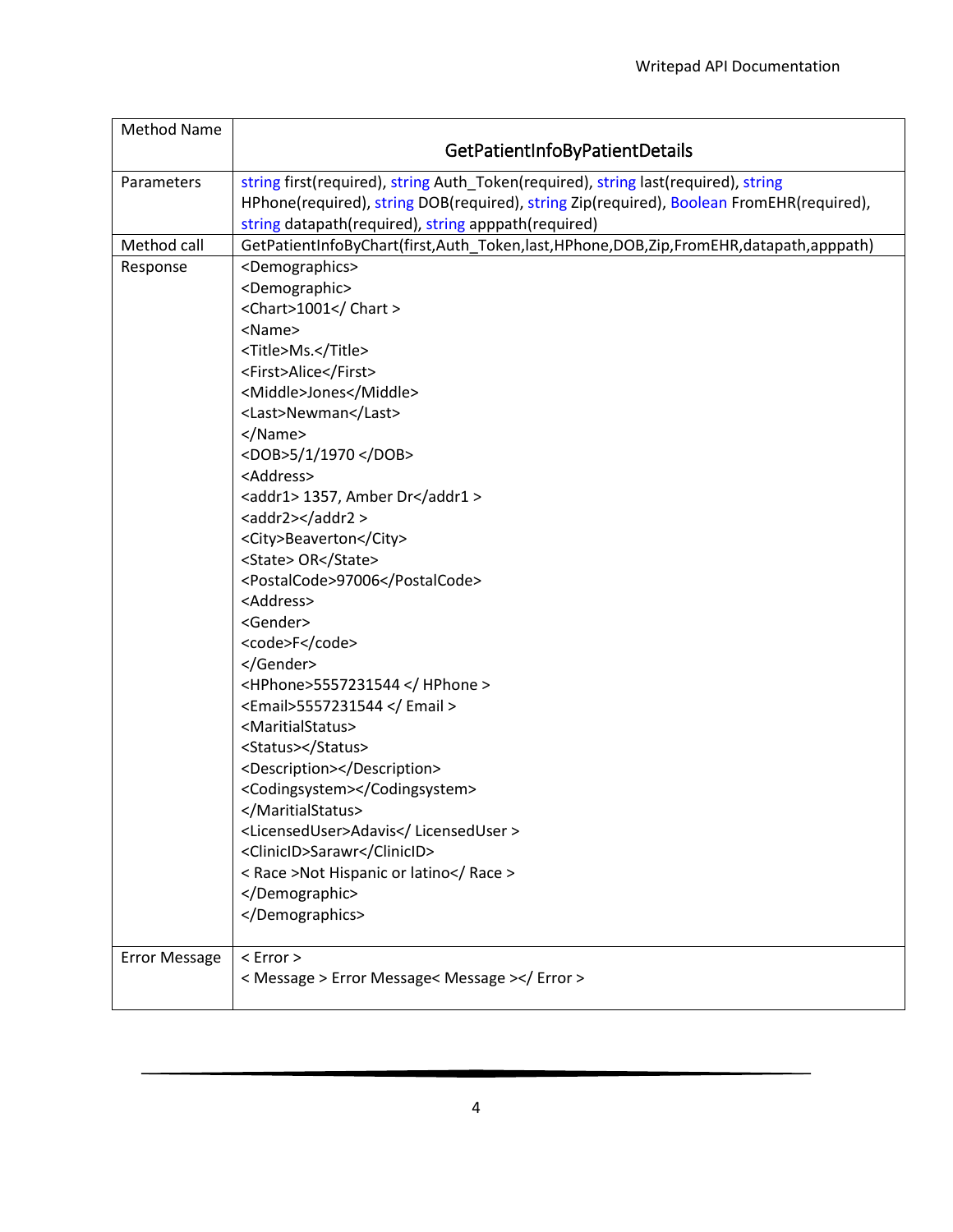<span id="page-6-0"></span>

| <b>Method Name</b>   | GetPatientInfoByChart                                                                                                                                                                                                                                                                                                                                                                                                                                                                                               |
|----------------------|---------------------------------------------------------------------------------------------------------------------------------------------------------------------------------------------------------------------------------------------------------------------------------------------------------------------------------------------------------------------------------------------------------------------------------------------------------------------------------------------------------------------|
| Parameters           | string chartno(required), string Auth_Token(required), Boolean FromEHR(required), string<br>datapath(required), string apppath(required)                                                                                                                                                                                                                                                                                                                                                                            |
| Method call          | GetPatientInfoByChart(chartno,Auth Token,FromEHR,datapath,apppath)                                                                                                                                                                                                                                                                                                                                                                                                                                                  |
| Response             | <demographics><br/><demographic><br/><chart>1001</chart><br/><name><br/><title>Ms.</title><br/><first>Alice</first><br/><middle>Jones</middle><br/><last>Newman</last><br/></name><br/><dob>5/1/1970 </dob><br/><address><br/><addr1> 1357, Amber Dr</addr1><br/><addr2></addr2><br/><city>Beaverton</city><br/><state> OR</state><br/><postalcode>97006</postalcode><br/><address><br/><gender><br/><code>F</code><br/></gender><br/><hphone>5557231544 </hphone></address></address></demographic></demographics> |
|                      | <email>5557231544 </email><br><maritialstatus><br/><status></status><br/><description></description><br/><codingsystem></codingsystem><br/></maritialstatus><br><licenseduser>Adavis</licenseduser><br><clinicid>Sarawr</clinicid><br>< Race >Not Hispanic or latino<br><br>                                                                                                                                                                                                                                        |
| <b>Error Message</b> | $<$ Error $>$<br>< Message > Error Message< Message ><br>$\frac{2}{\sqrt{2}}$ Error >                                                                                                                                                                                                                                                                                                                                                                                                                               |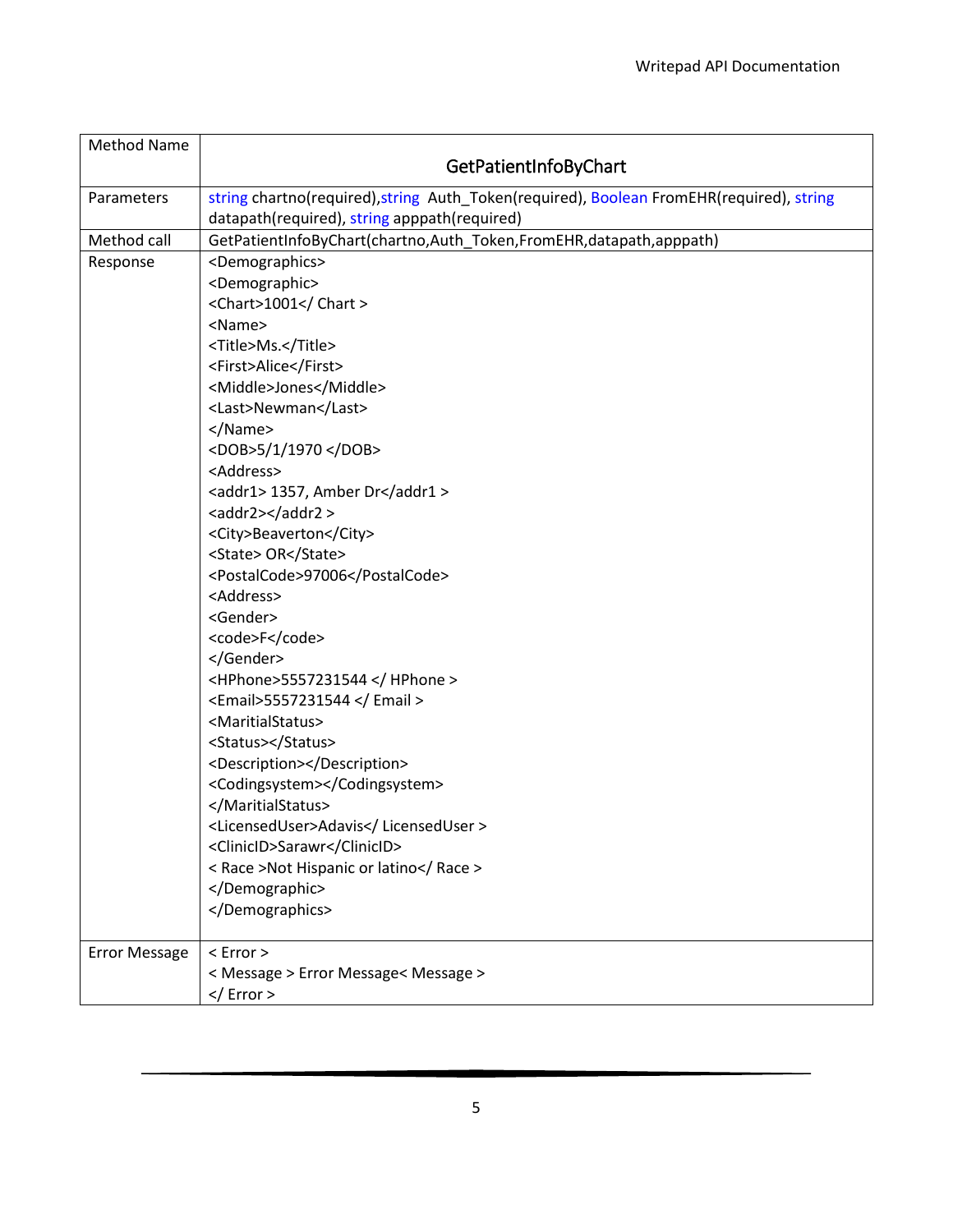<span id="page-7-0"></span>

| <b>Method Name</b> | GetDemographicsInfo                                                                                                                        |
|--------------------|--------------------------------------------------------------------------------------------------------------------------------------------|
| Method call        | GetDemographicsInfo(chartno, Auth_Token, FromEHR, datapath, apppath)                                                                       |
| Parameters         | string chartno(required),), string Auth_Token(required), Boolean FromEHR(required), string<br>datapath(required), string apppath(required) |
| Response           | <demographics></demographics>                                                                                                              |
|                    | <demographic></demographic>                                                                                                                |
|                    | <name></name>                                                                                                                              |
|                    | <title>Ms.</title>                                                                                                                         |
|                    | <first>Alice</first>                                                                                                                       |
|                    | <middle>Jones</middle>                                                                                                                     |
|                    | <last>Newman</last>                                                                                                                        |
|                    | <previousname>Alicia</previousname>                                                                                                        |
|                    |                                                                                                                                            |
|                    | <dob>5/1/1970</dob>                                                                                                                        |
|                    | <phonenumbers></phonenumbers>                                                                                                              |
|                    | <mobilephone>5557771234</mobilephone>                                                                                                      |
|                    | <workphone></workphone>                                                                                                                    |
|                    | <homephone>5557231544</homephone>                                                                                                          |
|                    |                                                                                                                                            |
|                    | <address></address>                                                                                                                        |
|                    | <addr1>1357, Amber Dr</addr1>                                                                                                              |
|                    | <addr2></addr2>                                                                                                                            |
|                    | <city>Beaverton</city>                                                                                                                     |
|                    | <state>OR</state>                                                                                                                          |
|                    | <postalcode>97006</postalcode>                                                                                                             |
|                    | <br><gender></gender>                                                                                                                      |
|                    | <code>F</code>                                                                                                                             |
|                    |                                                                                                                                            |
|                    | <description>Female</description><br><codingsystem>HL70001</codingsystem>                                                                  |
|                    |                                                                                                                                            |
|                    | <maritialstatus></maritialstatus>                                                                                                          |
|                    | <status></status>                                                                                                                          |
|                    | <description></description>                                                                                                                |
|                    | <codingsystem></codingsystem>                                                                                                              |
|                    |                                                                                                                                            |
|                    | <races></races>                                                                                                                            |
|                    | <race></race>                                                                                                                              |
|                    | <racecode>2106-3</racecode>                                                                                                                |
|                    | <description>White</description>                                                                                                           |
|                    | <codingsystem>Race and Ethnicity - CDC</codingsystem>                                                                                      |
|                    |                                                                                                                                            |
|                    |                                                                                                                                            |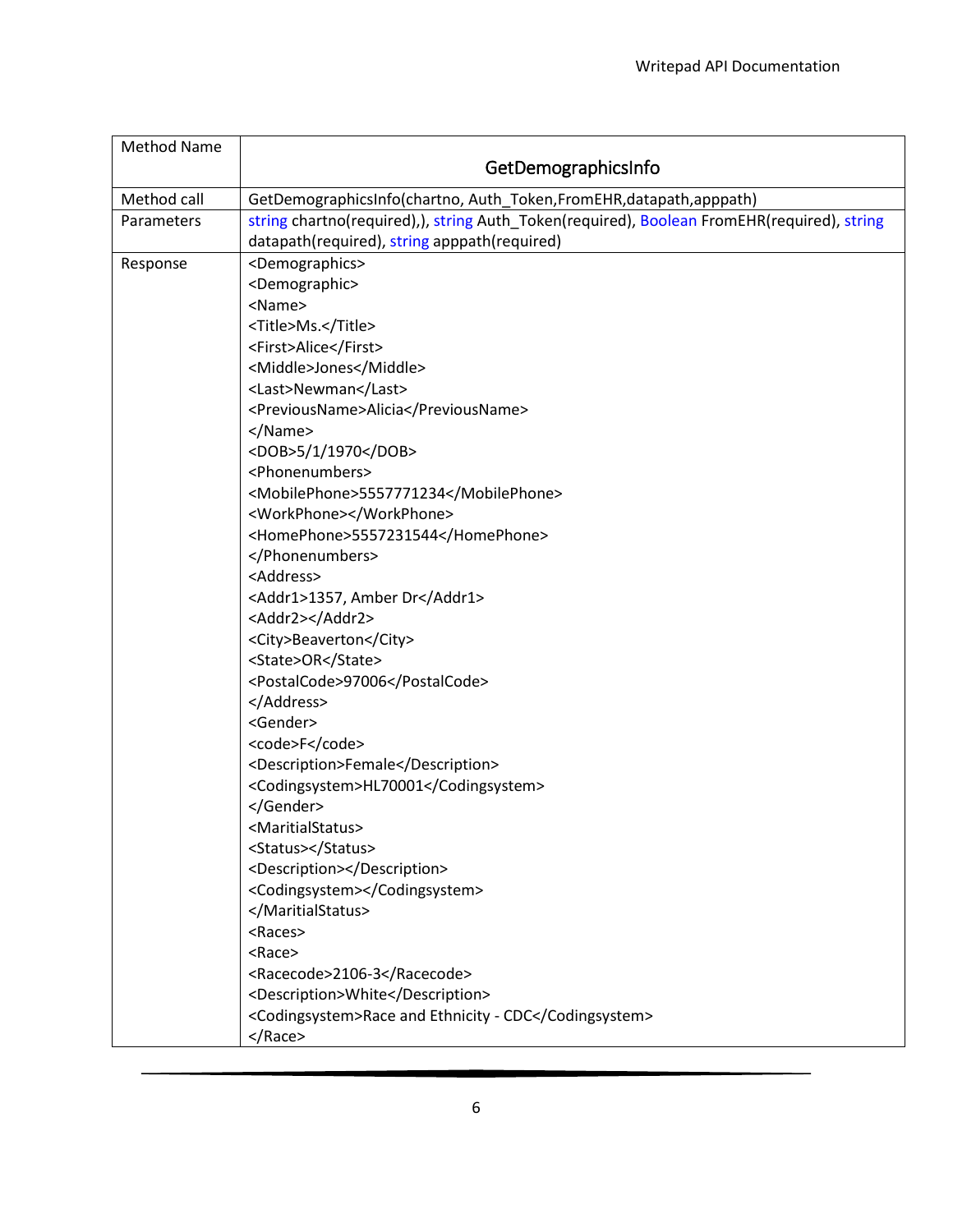|                      | $<$ Race $>$                                              |
|----------------------|-----------------------------------------------------------|
|                      | <racecode>2108-9</racecode>                               |
|                      | <description>European</description>                       |
|                      | <codingsystem>Race and Ethnicity - CDC</codingsystem>     |
|                      |                                                           |
|                      |                                                           |
|                      | <clinic></clinic>                                         |
|                      | <clinicid>Sarawr</clinicid>                               |
|                      | <clinicname>Neighborhood Physicians Practice</clinicname> |
|                      |                                                           |
|                      | <ethnicity></ethnicity>                                   |
|                      | <ethnicity>2186-5</ethnicity>                             |
|                      | <description>Not Hispanic or Latino</description>         |
|                      | <codingsystem>CDCREC</codingsystem>                       |
|                      |                                                           |
|                      | <language></language>                                     |
|                      | <languagecode>en </languagecode>                          |
|                      | <description>English</description>                        |
|                      | <codingsystem></codingsystem>                             |
|                      |                                                           |
|                      |                                                           |
|                      |                                                           |
| <b>Error Message</b> | $<$ Error $>$                                             |
|                      | < Message > Error Message< Message >                      |
|                      | $\frac{2}{\sqrt{2}}$ Error >                              |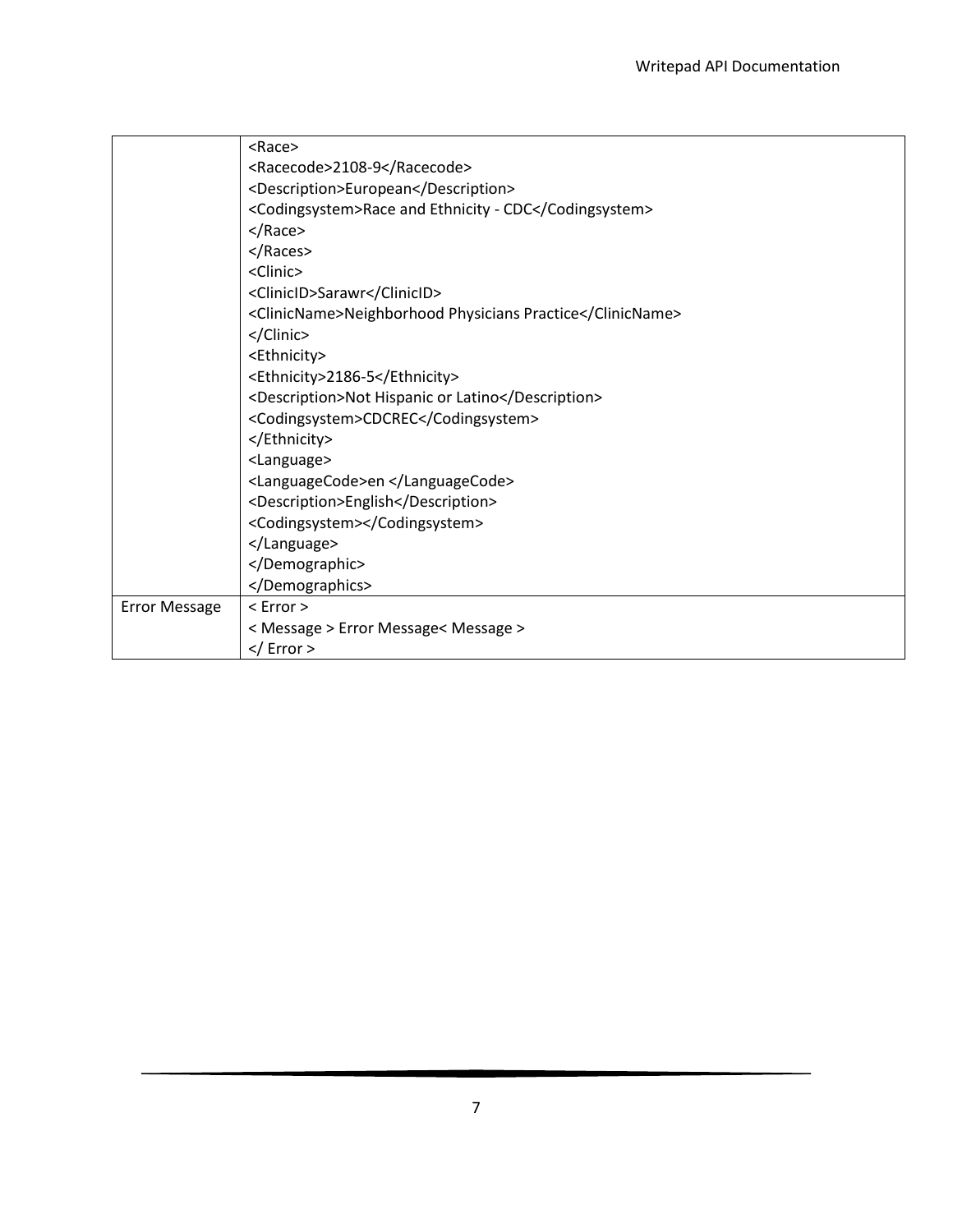<span id="page-9-0"></span>

| <b>Method Name</b>   |                                                                                   |
|----------------------|-----------------------------------------------------------------------------------|
|                      | GetAllergiesInfo                                                                  |
| Parameters           | stringchartno(required), string Auth_Token(required), Boolean                     |
|                      | FromEHR(required),DateTimeFromDate(Optional), DateTime ToDate(Optional), string   |
|                      | datapath(required), string apppath(required)                                      |
| Method call          | GetAllergiesInfo(chartno, Auth_Token, FromEHR,datapath,apppath, FromDate, ToDate) |
| Response             | <allergies></allergies>                                                           |
|                      | <allergy></allergy>                                                               |
|                      | <visitdate>6/22/2015</visitdate>                                                  |
|                      | <visitnumber>1</visitnumber>                                                      |
|                      | <chart>WCDEVALT_20171212_000000</chart>                                           |
|                      | <code>7980</code>                                                                 |
|                      | <ingredient>PENICILLIN G</ingredient>                                             |
|                      | <onsetdate>5/10/1980</onsetdate>                                                  |
|                      | <note>Hlves</note>                                                                |
|                      | <status>Active</status>                                                           |
|                      | <severity>Moderate</severity>                                                     |
|                      |                                                                                   |
|                      | <allergy></allergy>                                                               |
|                      | <visitdate>6/22/2015</visitdate>                                                  |
|                      | <visitnumber>1</visitnumber>                                                      |
|                      | <chart>WCDEVALT 20171212 000000</chart>                                           |
|                      | <code>733</code>                                                                  |
|                      | <ingredient>AMPICILLIN</ingredient>                                               |
|                      | <onsetdate>5/10/1980</onsetdate>                                                  |
|                      | <note>HIves</note>                                                                |
|                      | <status>Active</status>                                                           |
|                      | <severity>Moderate</severity>                                                     |
|                      |                                                                                   |
|                      |                                                                                   |
| <b>Error Message</b> | $<$ Error $>$                                                                     |
|                      | < Message > Error Message< Message >                                              |
|                      | $\frac{2}{\sqrt{2}}$ Error >                                                      |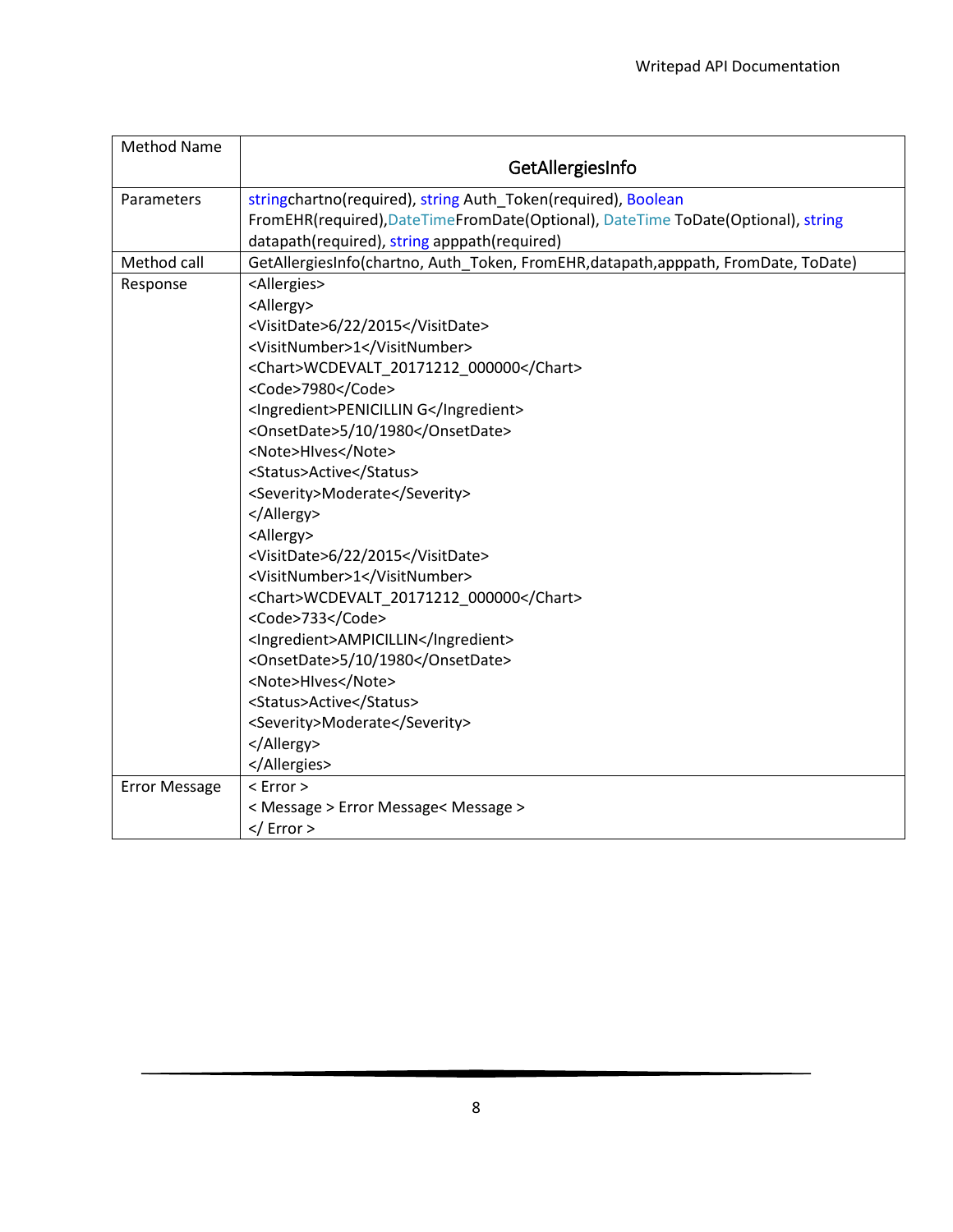<span id="page-10-0"></span>

| <b>Method Name</b> | GetVitalSignInfo                                                                                                                                  |
|--------------------|---------------------------------------------------------------------------------------------------------------------------------------------------|
| Parameters         | string chartno(required), string Auth_Token(required), Boolean<br>FromEHR(required),DateTimeFromDate(Optional), DateTime ToDate(Optional), string |
|                    | datapath(required), string apppath(required)                                                                                                      |
| Method call        | GetVitalSignInfo(chartno, Auth_Token, FromEHR,datapath,apppath,FromDate, ToDate)                                                                  |
| Response           | <vitalsigns></vitalsigns>                                                                                                                         |
|                    | <vitalsign></vitalsign>                                                                                                                           |
|                    | <visitdate>6/22/2015</visitdate>                                                                                                                  |
|                    | <visitnumber>1</visitnumber>                                                                                                                      |
|                    | <chart>WCDEVALT_20171212_000000</chart>                                                                                                           |
|                    | <smokkingstatus></smokkingstatus>                                                                                                                 |
|                    | <code>449868002</code>                                                                                                                            |
|                    | <description>Current every day smoker</description>                                                                                               |
|                    | <codingsystem>Snomed-CT</codingsystem><br>                                                                                                        |
|                    | <bmi>28.1</bmi>                                                                                                                                   |
|                    | <tobacco></tobacco>                                                                                                                               |
|                    | <tobaccouse></tobaccouse>                                                                                                                         |
|                    | <tobaccodescription></tobaccodescription>                                                                                                         |
|                    | <tobaccodiscussion></tobaccodiscussion>                                                                                                           |
|                    |                                                                                                                                                   |
|                    | <height></height>                                                                                                                                 |
|                    | <value>177</value>                                                                                                                                |
|                    | <heightunit>cm</heightunit>                                                                                                                       |
|                    |                                                                                                                                                   |
|                    | <weight></weight>                                                                                                                                 |
|                    | <value>88</value>                                                                                                                                 |
|                    | <weightunit>kg</weightunit>                                                                                                                       |
|                    |                                                                                                                                                   |
|                    | <respiratory_rate></respiratory_rate>                                                                                                             |
|                    | <value>18</value>                                                                                                                                 |
|                    | <unit>%</unit>                                                                                                                                    |
|                    |                                                                                                                                                   |
|                    | <heart_rate></heart_rate>                                                                                                                         |
|                    | <value>80</value>                                                                                                                                 |
|                    | <unit>/min</unit>                                                                                                                                 |
|                    |                                                                                                                                                   |
|                    | <oximetry></oximetry>                                                                                                                             |
|                    | <value>95</value>                                                                                                                                 |
|                    | <unit>%</unit><br>                                                                                                                                |
|                    | <body_temprature></body_temprature>                                                                                                               |
|                    |                                                                                                                                                   |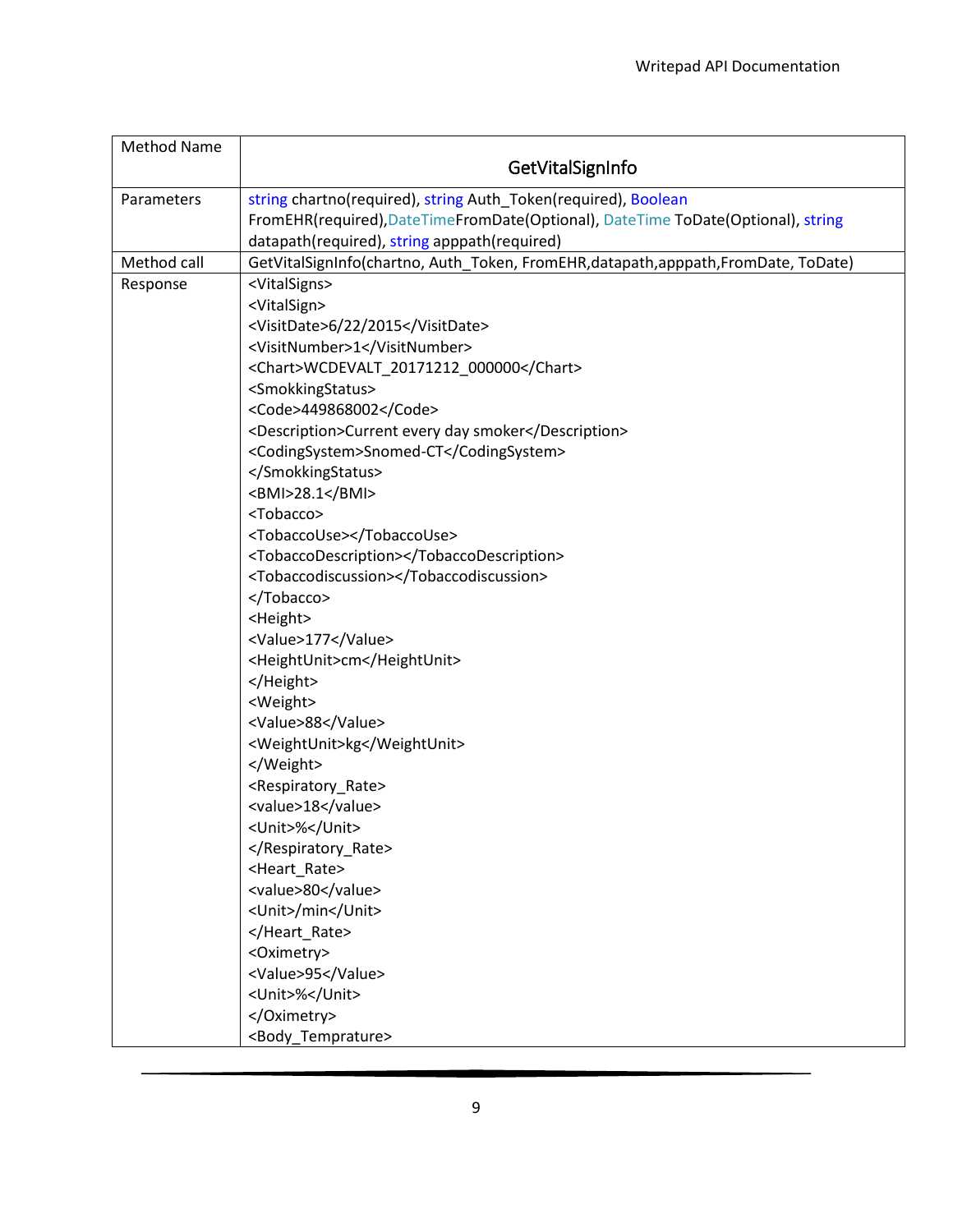|                      | <value>38</value>                                                  |
|----------------------|--------------------------------------------------------------------|
|                      | <unit>Celsius</unit>                                               |
|                      |                                                                    |
|                      | <inhaled_oxygen_concentration></inhaled_oxygen_concentration>      |
|                      | <value>36</value>                                                  |
|                      | <unit>%</unit>                                                     |
|                      |                                                                    |
|                      | <sittingpressure></sittingpressure>                                |
|                      | <sittingpressuresystolicleft>145</sittingpressuresystolicleft>     |
|                      | <sittingpressuresystolicright>145</sittingpressuresystolicright>   |
|                      | <sittingpressurediastolicleft>88</sittingpressurediastolicleft>    |
|                      | <sittingpressurediastolicright>88</sittingpressurediastolicright>  |
|                      |                                                                    |
|                      | <standingpressure></standingpressure>                              |
|                      | <standingpressuresystolicleft>0</standingpressuresystolicleft>     |
|                      | <standingpressuresystolicright>0</standingpressuresystolicright>   |
|                      | <standingpressurediastolicleft>0</standingpressurediastolicleft>   |
|                      | <standingpressurediastolicright>0</standingpressurediastolicright> |
|                      |                                                                    |
|                      | <supinepressure></supinepressure>                                  |
|                      | <supinepressuresystolicleft>0</supinepressuresystolicleft>         |
|                      | <supinepressuresystolicright>0</supinepressuresystolicright>       |
|                      | <supinepressurediastolicleft>0</supinepressurediastolicleft>       |
|                      | <supinepressurediastolicright>0</supinepressurediastolicright>     |
|                      |                                                                    |
|                      |                                                                    |
|                      |                                                                    |
| <b>Error Message</b> | $<$ Error $>$                                                      |
|                      | < Message > Error Message< Message >                               |
|                      | $\frac{2}{\sqrt{2}}$ Error >                                       |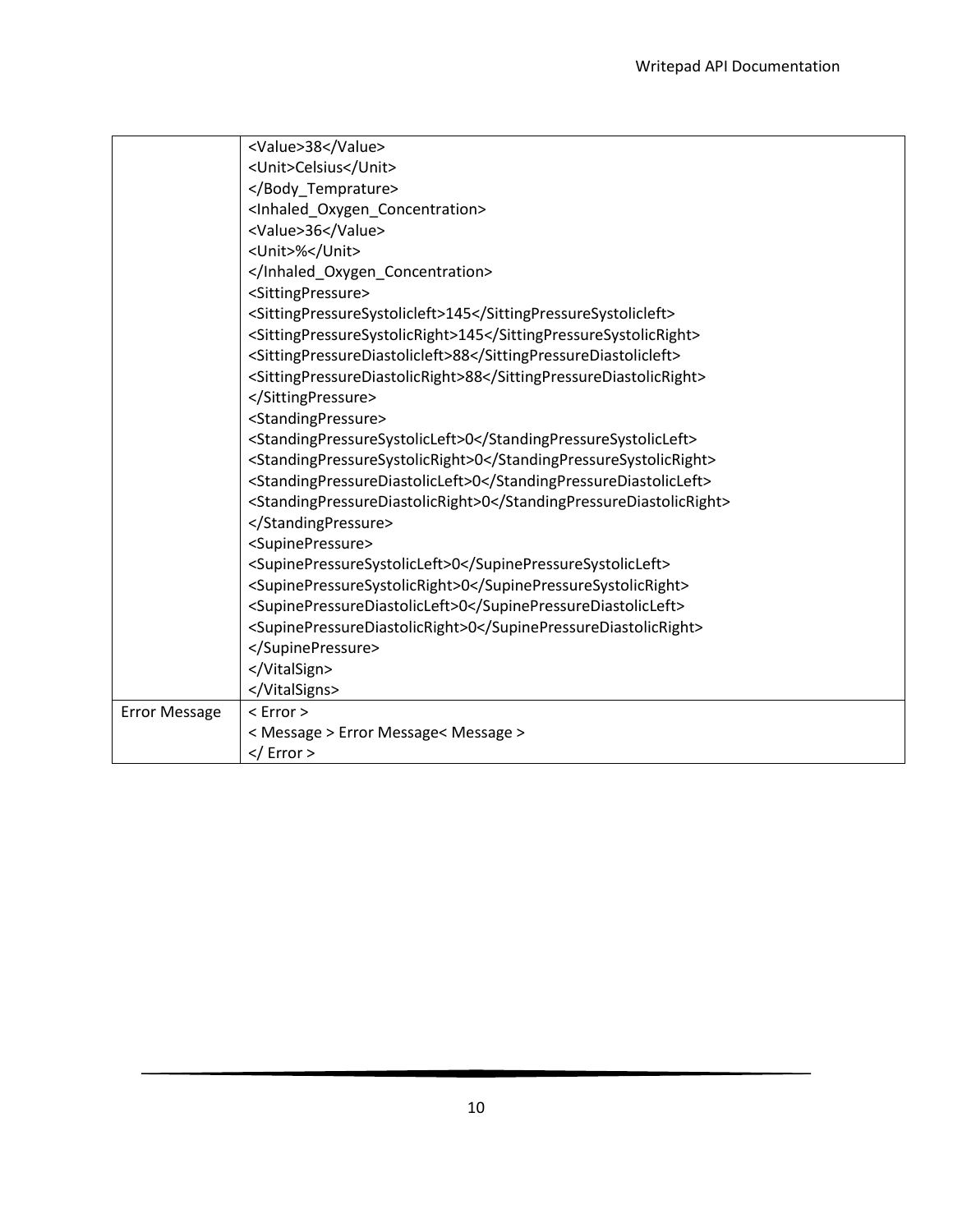<span id="page-12-0"></span>

| <b>Method Name</b> |                                                                                                     |
|--------------------|-----------------------------------------------------------------------------------------------------|
|                    | GetImmunizationsInfo                                                                                |
| Parameters         | string chartno(required), string Auth_Token(required), Boolean                                      |
|                    | FromEHR(required),DateTime FromDate(Optional), DateTimeToDate(Optional), string                     |
|                    | datapath(required), string apppath(required)                                                        |
| Method call        | GetImmunizationsInfo(chartno, Auth_Token,FromEHR,datapath,apppath,FromDate,ToDate)                  |
| Response           | <lmmunizations></lmmunizations>                                                                     |
|                    | <immunization></immunization>                                                                       |
|                    | $<$ CVX $>$                                                                                         |
|                    | <code>106</code>                                                                                    |
|                    | <description>diphtheria, tetanus toxoids and acellular pertussis vaccine, 5 pertussis</description> |
|                    | antigens                                                                                            |
|                    |                                                                                                     |
|                    | <vaccine></vaccine>                                                                                 |
|                    | <vaccinestartdate>1/4/2012</vaccinestartdate>                                                       |
|                    | <vaccineendtdate></vaccineendtdate>                                                                 |
|                    | <vaccineamount></vaccineamount>                                                                     |
|                    | <vaccineunit></vaccineunit>                                                                         |
|                    | <vaccinelotnumber> 2</vaccinelotnumber>                                                             |
|                    | <vaccinemanufacturercode>123</vaccinemanufacturercode>                                              |
|                    | <vaccinelotnumber> 2</vaccinelotnumber>                                                             |
|                    | <immunizationstatus>Completed</immunizationstatus>                                                  |
|                    | <additionalnotes></additionalnotes>                                                                 |
|                    |                                                                                                     |
|                    |                                                                                                     |
|                    | <immunization></immunization>                                                                       |
|                    | $<$ CVX $>$                                                                                         |
|                    | <code>166</code>                                                                                    |
|                    | <description>influenza, intradermal, quadrivalent, preservative free,</description>                 |
|                    | injectable                                                                                          |
|                    |                                                                                                     |
|                    | <vaccine></vaccine>                                                                                 |
|                    | <vaccinestartdate>6/22/2015</vaccinestartdate>                                                      |
|                    | <vaccineendtdate></vaccineendtdate>                                                                 |
|                    | <vaccineamount></vaccineamount>                                                                     |
|                    | <vaccineunit></vaccineunit>                                                                         |
|                    | <vaccinelotnumber></vaccinelotnumber>                                                               |
|                    | <vaccinemanufacturercode>123</vaccinemanufacturercode>                                              |
|                    | <vaccinelotnumber></vaccinelotnumber>                                                               |
|                    | <immunizationstatus>Cancelled</immunizationstatus>                                                  |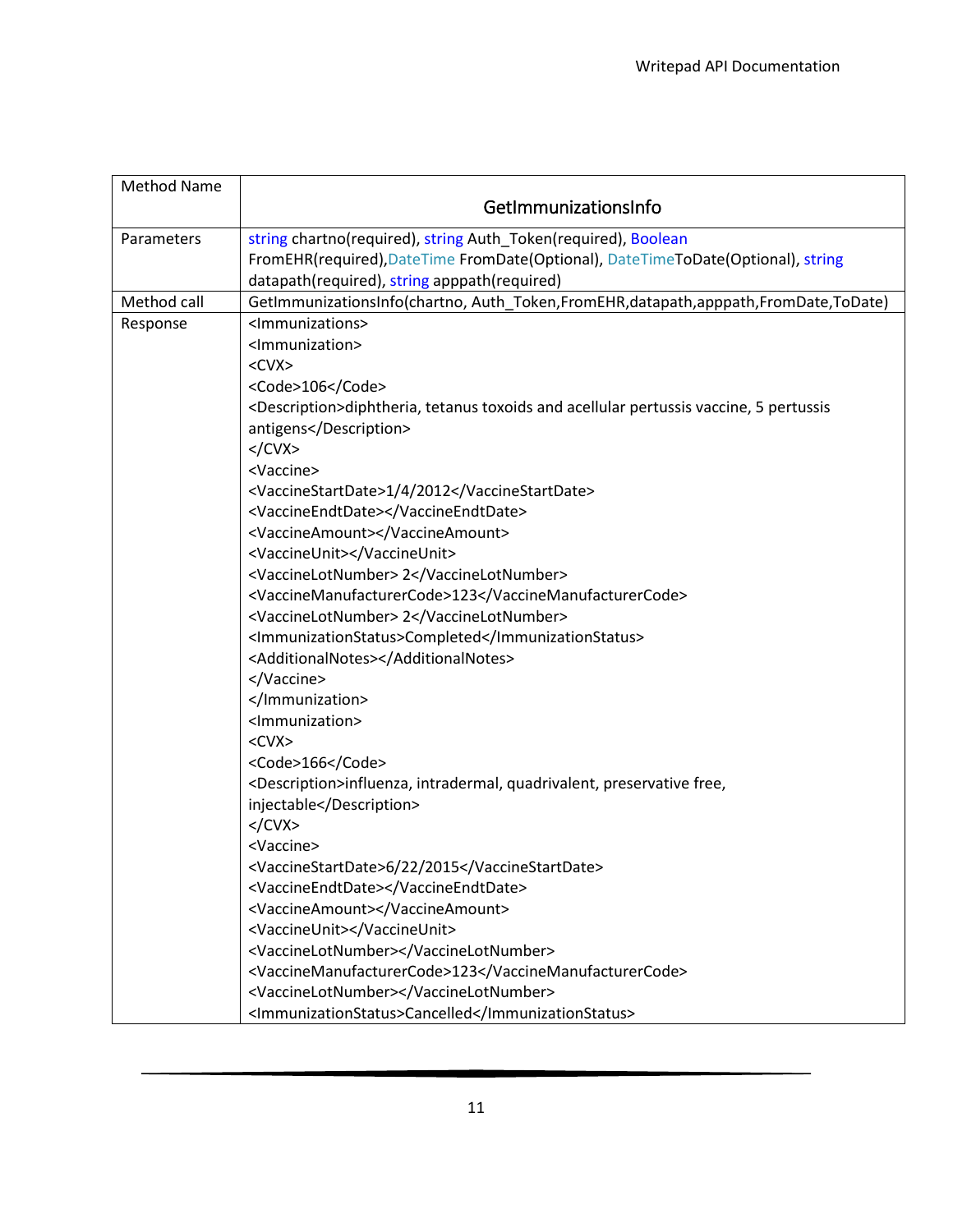|                      | <additionalnotes>Immunization was not given - Patient rejected<br/>immunization</additionalnotes><br><br><br> |
|----------------------|---------------------------------------------------------------------------------------------------------------|
| <b>Error Message</b> | $<$ Error $>$                                                                                                 |
|                      | < Message > Error Message< Message >                                                                          |
|                      | $\frac{2}{\sqrt{2}}$ Error >                                                                                  |

<span id="page-13-0"></span>

| <b>Method Name</b> |                                                                                 |
|--------------------|---------------------------------------------------------------------------------|
|                    | GetMedicationInfo                                                               |
| Parameters         | string chartno(required), string Auth_Token(required), Boolean                  |
|                    | FromEHR(required),DateTime FromDate(Optional), DateTimeToDate(Optional), string |
|                    | datapath(required), string apppath(required)                                    |
| Method call        | GetMedicationInfo(chartno,Auth_Token,FromEHR,datapath,apppath,FromDate,ToDate)  |
| Response           | <medications></medications>                                                     |
|                    | <medication></medication>                                                       |
|                    | <visitdate>6/22/2015</visitdate>                                                |
|                    | <visitnumber>1</visitnumber>                                                    |
|                    | <chart>WCDEVALT 20171212 000000</chart>                                         |
|                    | <code>731241</code>                                                             |
|                    | <status>New</status>                                                            |
|                    | <startdate>6/22/2015</startdate>                                                |
|                    | <stopdate></stopdate>                                                           |
|                    | <route>INTRAVASCULAR</route>                                                    |
|                    | <dose>1</dose>                                                                  |
|                    | <refills>0</refills>                                                            |
|                    | <dosageform></dosageform>                                                       |
|                    | $<$ SIGs>                                                                       |
|                    | <sig>Once a week </sig>                                                         |
|                    | <sigdrugbrandname></sigdrugbrandname>                                           |
|                    | <sigdruggenericname></sigdruggenericname>                                       |
|                    | <sigdosetiming></sigdosetiming>                                                 |
|                    | <sigdoseother></sigdoseother>                                                   |
|                    | <sigduration></sigduration>                                                     |
|                    | <sigquantityunit></sigquantityunit>                                             |
|                    | <sigothernote></sigothernote>                                                   |
|                    | <sigpatientnotes></sigpatientnotes>                                             |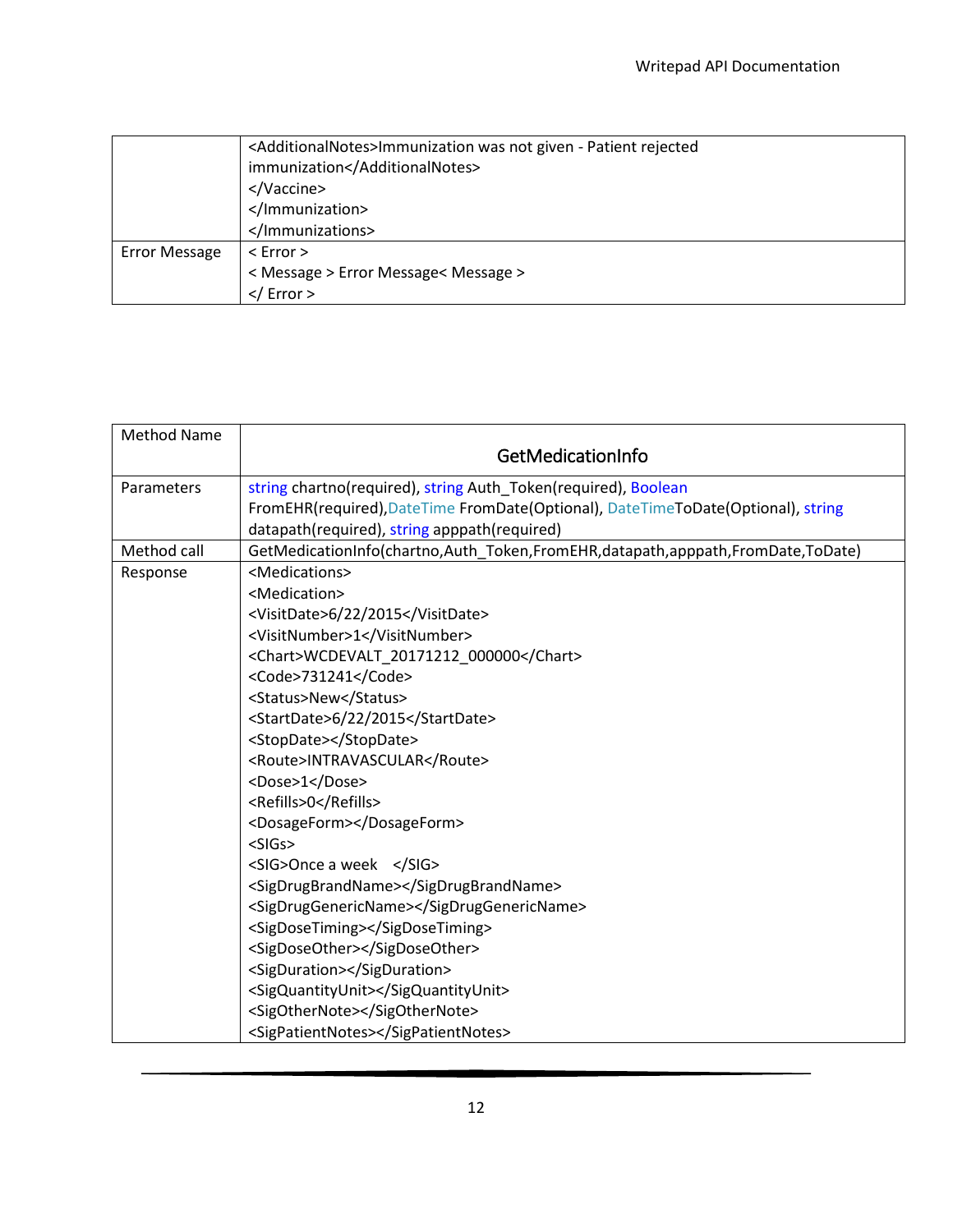| <sigcomments></sigcomments>               |
|-------------------------------------------|
| <sigchangeddate></sigchangeddate>         |
| $<$ /SIGs>                                |
| <tradename>Aranesp</tradename>            |
| <strength>0.5MG/ML</strength>             |
|                                           |
| <medication></medication>                 |
| <visitdate>6/22/2015</visitdate>          |
| <visitnumber>1</visitnumber>              |
| <chart>WCDEVALT_20171212_000000</chart>   |
| <code>209459</code>                       |
| <status>New</status>                      |
| <startdate>6/22/2015</startdate>          |
| <stopdate>7/2/2015</stopdate>             |
| <route>ORAL</route>                       |
| <dose>1</dose>                            |
| <refills>0</refills>                      |
| <dosageform></dosageform>                 |
| $<$ SIGs $>$                              |
| <sig>As needed </sig>                     |
| <sigdrugbrandname></sigdrugbrandname>     |
| <sigdruggenericname></sigdruggenericname> |
| <sigdosetiming></sigdosetiming>           |
| <sigdoseother></sigdoseother>             |
| <sigduration></sigduration>               |
| <sigquantityunit></sigquantityunit>       |
| <sigothernote></sigothernote>             |
| <sigpatientnotes></sigpatientnotes>       |
| <sigcomments></sigcomments>               |
| <sigchangeddate></sigchangeddate>         |
| $<$ /SIGs>                                |
| <tradename>Tylenol</tradename>            |
| <strength>500MG</strength>                |
|                                           |
| <medication></medication>                 |
| <visitdate>6/22/2015</visitdate>          |
| <visitnumber>1</visitnumber>              |
| <chart>WCDEVALT_20171212_000000</chart>   |
| <code>309090</code>                       |
| <status>New</status>                      |
| <startdate>6/22/2015</startdate>          |
| <stopdate>6/30/2015</stopdate>            |
| <route>INTRAVASCULAR</route>              |
| <dose>1</dose>                            |
|                                           |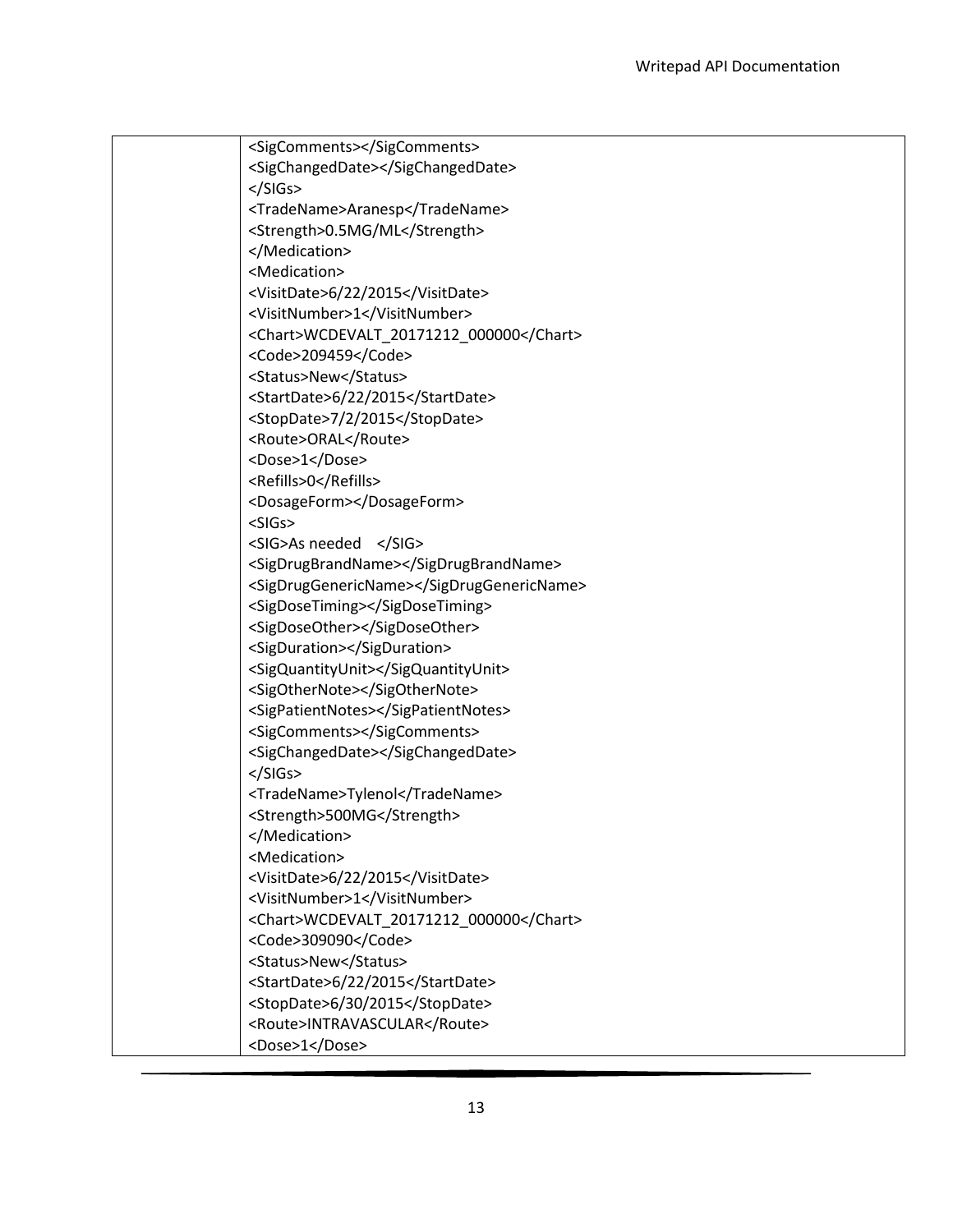|                      | <refills>0</refills>                      |
|----------------------|-------------------------------------------|
|                      | <dosageform></dosageform>                 |
|                      | $<$ SIGs $>$                              |
|                      | <sig>Two times daily </sig>               |
|                      | <sigdrugbrandname></sigdrugbrandname>     |
|                      | <sigdruggenericname></sigdruggenericname> |
|                      | <sigdosetiming></sigdosetiming>           |
|                      | <sigdoseother></sigdoseother>             |
|                      | <sigduration></sigduration>               |
|                      | <sigquantityunit></sigquantityunit>       |
|                      | <sigothernote></sigothernote>             |
|                      | <sigpatientnotes></sigpatientnotes>       |
|                      | <sigcomments></sigcomments>               |
|                      | <sigchangeddate></sigchangeddate>         |
|                      | $<$ /SIGs>                                |
|                      | <tradename>CEFTRIAXONE</tradename>        |
|                      | <strength>100MG/ML</strength>             |
|                      |                                           |
|                      |                                           |
| <b>Error Message</b> | $<$ Error $>$                             |
|                      | < Message > Error Message< Message >      |
|                      |                                           |

<span id="page-15-0"></span>

| Method Name       |                                                                                                                                                     |
|-------------------|-----------------------------------------------------------------------------------------------------------------------------------------------------|
|                   | GetProblemsInfo                                                                                                                                     |
| <b>Parameters</b> | string chartno(required), string Auth_Token(required), Boolean<br>FromEHR(required), DateTime FromDate(Optional), DateTime ToDate(Optional), string |
|                   | datapath(required), string apppath(required)                                                                                                        |
| Method call       | GetProblemsInfo(chartno,Auth_Token,FromEHR,datapath,apppath,FromDate,ToDate)                                                                        |
| Response          | <problems></problems>                                                                                                                               |
|                   | <problem></problem>                                                                                                                                 |
|                   | $<$ DX $>$                                                                                                                                          |
|                   | <visitdate>6/22/2015</visitdate>                                                                                                                    |
|                   | <visitnumber>1</visitnumber>                                                                                                                        |
|                   | <chart>WCDEVALT_20171212_000000</chart>                                                                                                             |
|                   | <code>59621000</code>                                                                                                                               |
|                   | <codesystem>2.16.840.1.113883.6.96</codesystem>                                                                                                     |
|                   | <description>Essential hypertension (Disorder)</description>                                                                                        |
|                   | <status>active</status>                                                                                                                             |
|                   |                                                                                                                                                     |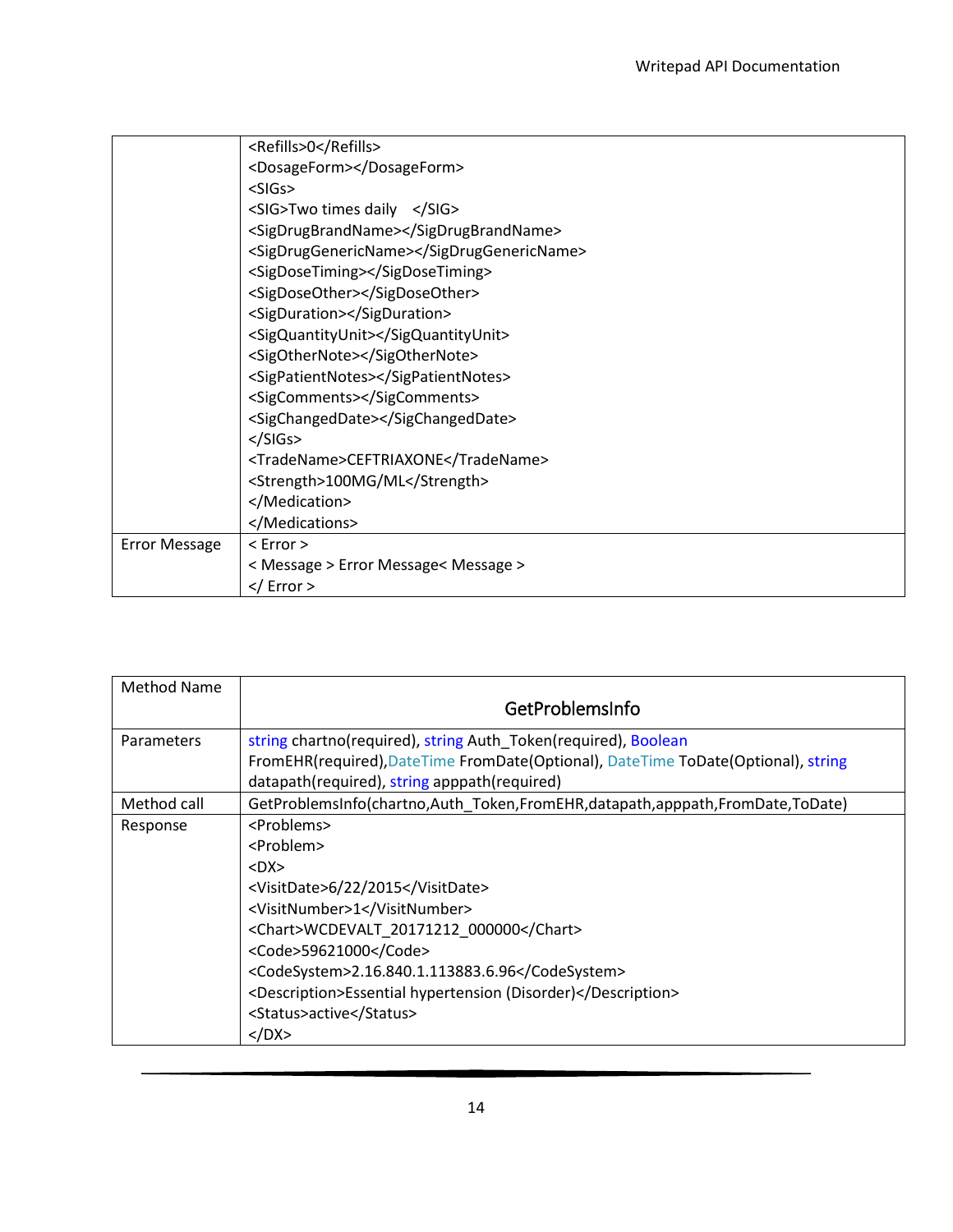| <problem></problem>                                                         |
|-----------------------------------------------------------------------------|
| $<$ DX $>$                                                                  |
| <visitdate>6/22/2015</visitdate>                                            |
| <visitnumber>1</visitnumber>                                                |
| <chart>WCDEVALT 20171212 000000</chart>                                     |
| <code>83986005</code>                                                       |
| <codesystem>2.16.840.1.113883.6.96</codesystem>                             |
| <description>Severe Hypothyroidism (Disorder)</description>                 |
| <status>active</status>                                                     |
|                                                                             |
|                                                                             |
| <problem></problem>                                                         |
| $<$ DX $>$                                                                  |
| <visitdate>6/22/2015</visitdate>                                            |
| <visitnumber>1</visitnumber>                                                |
| <chart>WCDEVALT_20171212_000000</chart>                                     |
| <code>236578006</code>                                                      |
| <codesystem>2.16.840.1.113883.6.96</codesystem>                             |
| <description>Chronic rejection of renal transplant (disorder)</description> |
| <status>active</status>                                                     |
|                                                                             |
|                                                                             |
| <problem></problem>                                                         |
| $<$ DX $>$                                                                  |
| <visitdate>6/22/2015</visitdate>                                            |
| <visitnumber>1</visitnumber>                                                |
| <chart>WCDEVALT_20171212_000000</chart>                                     |
| <code>386661006</code>                                                      |
| <codesystem>2.16.840.1.113883.6.96</codesystem>                             |
| <description>Fever (finding)</description>                                  |
| <status>active</status>                                                     |
|                                                                             |
|                                                                             |
| <problem></problem>                                                         |
| $<$ DX $>$                                                                  |
| <visitdate>6/22/2015</visitdate>                                            |
| <visitnumber>1</visitnumber>                                                |
| <chart>WCDEVALT 20171212 000000</chart>                                     |
| <code>238131007</code>                                                      |
| <codesystem>2.16.840.1.113883.6.96</codesystem>                             |
| <description>Overweight (finding)</description>                             |
| <status>completed</status>                                                  |
|                                                                             |
|                                                                             |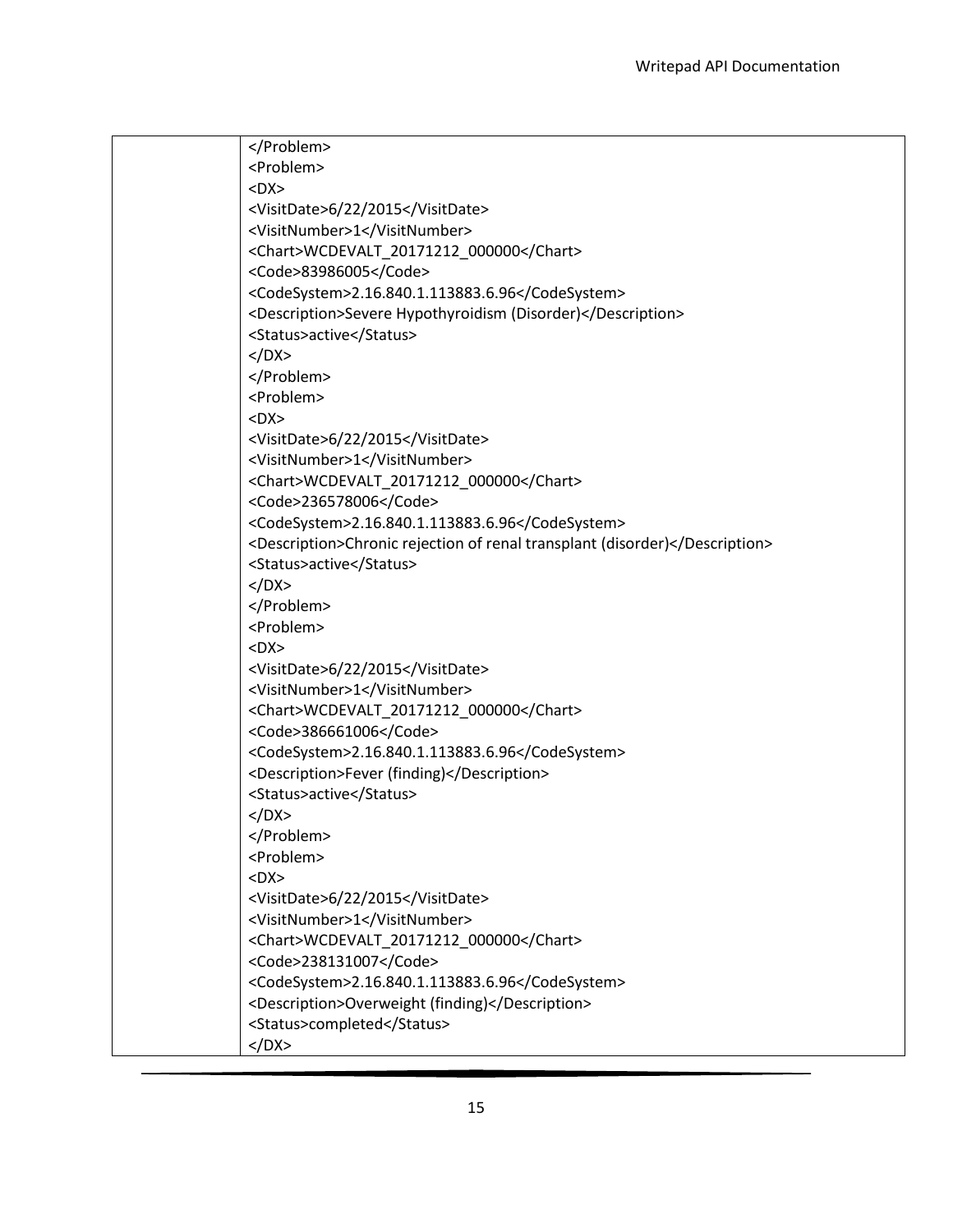|                      | <br>                                                      |
|----------------------|-----------------------------------------------------------|
| <b>Error Message</b> | $<$ Error $>$                                             |
|                      | < Message > Error Message< Message ><br>$\langle$ Error > |

<span id="page-17-0"></span>

| <b>Method Name</b>   |                                                                                                                |
|----------------------|----------------------------------------------------------------------------------------------------------------|
|                      | <b>GetCarePlanInfo</b>                                                                                         |
| Parameters           | string chartno(required), string Auth_Token(required), Boolean FromEHR(required)                               |
|                      | DateTime FromDate(Optional), DateTime ToDate(Optional), string datapath(required), string<br>apppath(required) |
| Method call          | GetCarePlanInfo(chartno, Auth Token, FromEHR, datapath, apppath, FromDate, ToDate)                             |
| Response             | <careplans></careplans>                                                                                        |
|                      | <careplan></careplan>                                                                                          |
|                      | <visitdate>22/07/2015 12:00:00 AM</visitdate>                                                                  |
|                      | <visitnumber>1</visitnumber>                                                                                   |
|                      | <chart>WCDEV10A_20171213_000000</chart>                                                                        |
|                      | $<$ ID>1 $<$ /ID>                                                                                              |
|                      | <code>101</code>                                                                                               |
|                      | <description>careplantest</description>                                                                        |
|                      | <type>cpt</type>                                                                                               |
|                      |                                                                                                                |
|                      |                                                                                                                |
| <b>Error Message</b> | $<$ Error $>$                                                                                                  |
|                      | < Message > Error Message< Message >                                                                           |
|                      | $<$ / Error >                                                                                                  |

<span id="page-17-1"></span>

| Method Name |                                                                                   |
|-------------|-----------------------------------------------------------------------------------|
|             | GetUDlInfo                                                                        |
| Parameters  | string chartno(required), string Auth_Token(required), Boolean                    |
|             | FromEHR(required), DateTime FromDate(Optional), DateTime ToDate(Optional), string |
|             | datapath(required), string apppath(required)                                      |
| Method call | GetUDIInfo (chartno, Auth Token, From EHR, datapath, apppath, From Date, ToDate)  |
| Response    | $<$ UDIs $>$                                                                      |
|             | $<$ UDI $>$                                                                       |
|             | <lmplanted>Knee</lmplanted>                                                       |
|             | <area/> Knee                                                                      |
|             | <udi>(01)00643169007222(17)160128(21)BLC200461H</udi>                             |
|             | <issuing-agency></issuing-agency>                                                 |
|             | $<$ di $>$ $<$ /di $>$                                                            |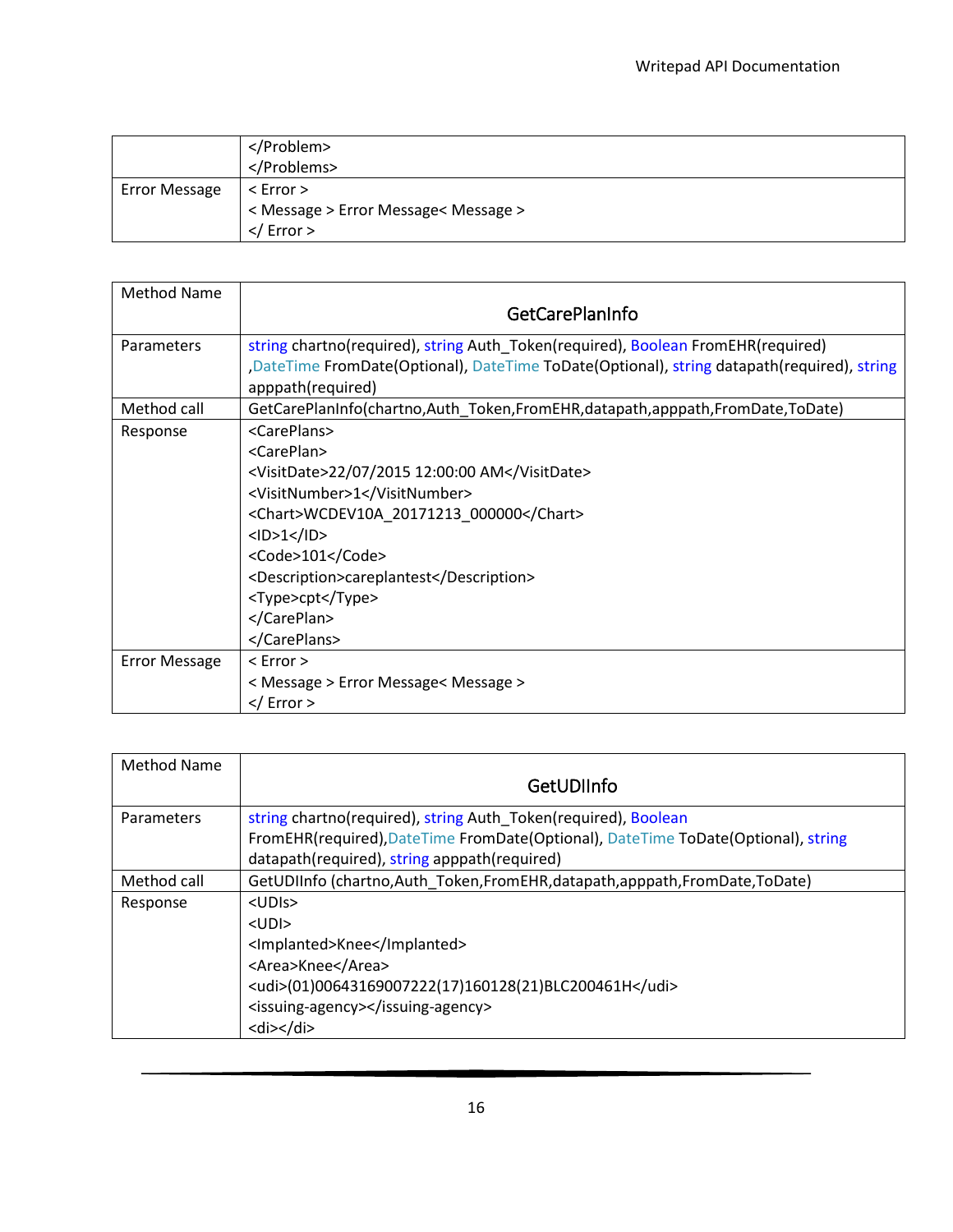|                      | <serial-number></serial-number>                                                                     |
|----------------------|-----------------------------------------------------------------------------------------------------|
|                      | <donation-id></donation-id>                                                                         |
|                      | <lot-number></lot-number>                                                                           |
|                      | <devicerecordstatus>Published</devicerecordstatus>                                                  |
|                      | <devicecommdistributionstatus>In Commercial</devicecommdistributionstatus>                          |
|                      | Distribution                                                                                        |
|                      | <deviceid>00643169007222</deviceid>                                                                 |
|                      | <deviceidtype>Primary</deviceidtype>                                                                |
|                      | <deviceidissuingagency>GS1</deviceidissuingagency>                                                  |
|                      | <brandname>Viva™ Quad XT CRT-D</brandname>                                                          |
|                      | <versionmodelnumber>DTBA1QQ</versionmodelnumber>                                                    |
|                      | <catalognumber></catalognumber>                                                                     |
|                      | <companyname>MEDTRONIC, INC.</companyname>                                                          |
|                      | <devicecount>1</devicecount>                                                                        |
|                      | <devicedescription>CRT-D DTBA1QQ VIVA QUAD XT US IS4/DF4</devicedescription>                        |
|                      | <mrisafetystatus>Labeling does not contain MRI Safety Information</mrisafetystatus>                 |
|                      | <phone>+1(800)633-8766</phone>                                                                      |
|                      | <email>Corporate.UDI@medtronic.com</email>                                                          |
|                      | <gmdnptname>Cardiac resynchronization therapy implantable</gmdnptname>                              |
|                      | defibrillator                                                                                       |
|                      | <gmdnptdefinition>A sterile, implantable, battery-powered device consisting of a</gmdnptdefinition> |
|                      | hermetically-sealed pacing pulse generator and an integrated defibrillation pulse generator         |
|                      | with leads in the right ventricle, in a coronary vein over the left ventricle, and often in the     |
|                      | right atrium (triple chamber). In addition to conventional pacing and defibrillation functions,     |
|                      | the device is intended to provide cardiac resynchronization therapy (CRT) through                   |
|                      | biventricular electrical stimulation to synchronize right and left ventricular contractions for     |
|                      | more effective blood pumping to treat symptoms of heart failure (e.g., shortness of breath,         |
|                      | easy fatigue) and serious heart-rhythm problems [CRT defibrillator (CRT-                            |
|                      | D)].                                                                                                |
|                      | <productcode>KRG</productcode>                                                                      |
|                      | <productcodename>Programmer, pacemaker</productcodename>                                            |
|                      | <devicepublishdate>9/23/2014</devicepublishdate>                                                    |
|                      | <expirationdate>1/25/2018 12:15:20 AM</expirationdate>                                              |
|                      | <manufacturingdate>1/25/2018 12:15:20 AM</manufacturingdate>                                        |
|                      | <assigningauthority>FDA</assigningauthority>                                                        |
|                      | $<$ /UDI>                                                                                           |
|                      |                                                                                                     |
| <b>Error Message</b> | $<$ Error $>$                                                                                       |
|                      | < Message > Error Message< Message >                                                                |
|                      |                                                                                                     |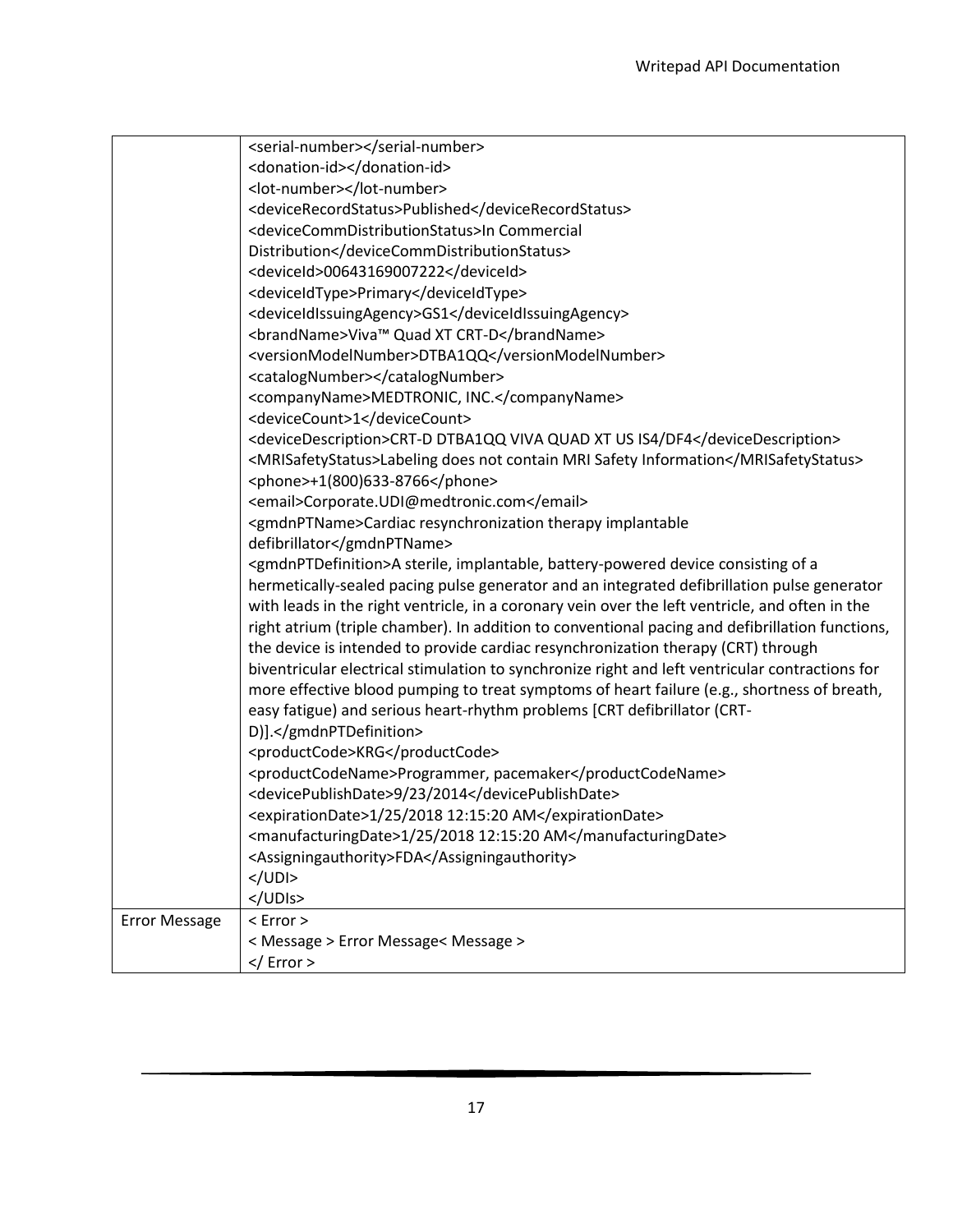<span id="page-19-0"></span>

| <b>Method Name</b>   | GetProcedureInfo                                                                  |
|----------------------|-----------------------------------------------------------------------------------|
| Parameters           | string chartno(required), string Auth_Token(required), Boolean                    |
|                      | FromEHR(required), DateTime FromDate(Optional), DateTime ToDate(Optional), string |
|                      | datapath(required), string apppath(required)                                      |
| Method call          | GetProcedureInfo(chartno,Auth_Token,FromEHR,datapath,apppath,FromDate,ToDate)     |
| Response             | <procedures></procedures>                                                         |
|                      | <procedure></procedure>                                                           |
|                      | <visitdate>6/22/2015</visitdate>                                                  |
|                      | <visitnumber>1</visitnumber>                                                      |
|                      | <chart>WCDEVALT 20171212 000000</chart>                                           |
|                      | <code>56251003</code>                                                             |
|                      | <description>Nebulizer Therapy</description>                                      |
|                      | <codingsystem>Snomed-CT</codingsystem>                                            |
|                      | <status>Completed</status>                                                        |
|                      |                                                                                   |
|                      | <procedure></procedure>                                                           |
|                      | <visitdate>6/22/2015</visitdate>                                                  |
|                      | <visitnumber>1</visitnumber>                                                      |
|                      | <chart>WCDEVALT_20171212_000000</chart>                                           |
|                      | <code>175135009</code>                                                            |
|                      | <description>Introduction of cardiac pacemaker system via vein</description>      |
|                      | <codingsystem>Snomed-CT</codingsystem>                                            |
|                      | <status>Completed</status>                                                        |
|                      |                                                                                   |
|                      |                                                                                   |
| <b>Error Message</b> | $<$ Error $>$                                                                     |
|                      | < Message > Error Message< Message >                                              |
|                      | $\frac{2}{\sqrt{2}}$ Error >                                                      |

<span id="page-19-1"></span>

| Method Name | GetLaboratoryInfo |
|-------------|-------------------|
|             |                   |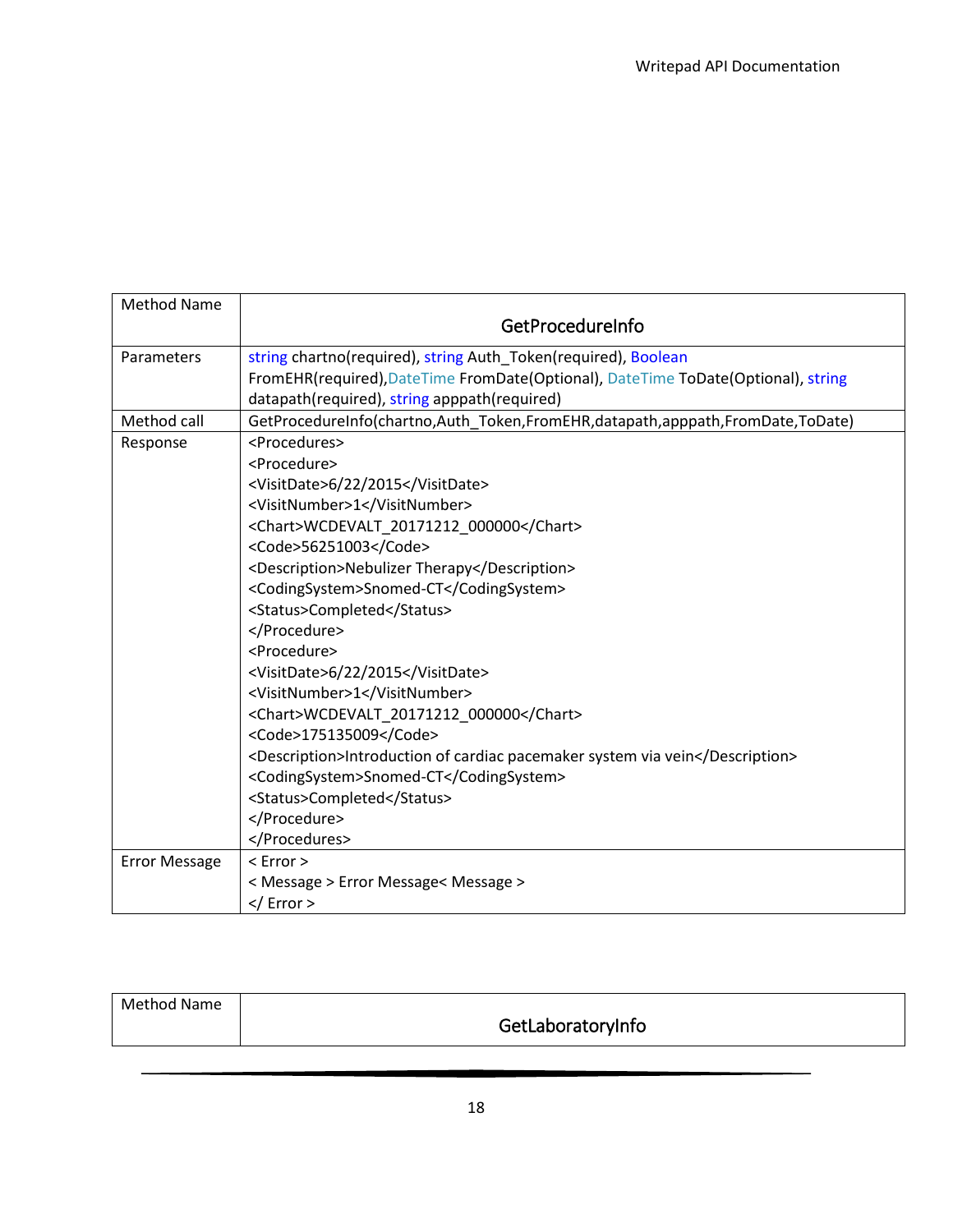| Parameters  | string chartno(required), string Auth_Token(required), Boolean                    |
|-------------|-----------------------------------------------------------------------------------|
|             | FromEHR(required), DateTime FromDate(Optional), DateTime ToDate(Optional), string |
|             | datapath(required), string apppath(required)                                      |
| Method call | GetLaboratoryInfo(chartno,Auth_Token,FromEHR,datapath,apppath,FromDate,ToDate)    |
| Response    | <laboratories></laboratories>                                                     |
|             | <laboratory></laboratory>                                                         |
|             | <test></test>                                                                     |
|             | <loinccode>5778-6</loinccode>                                                     |
|             | <testreportdate>6/22/2015</testreportdate>                                        |
|             | <testresultvalue>YELLOW</testresultvalue>                                         |
|             | <testname>Color of Urine</testname>                                               |
|             | <testnormalrange>YELLOW</testnormalrange>                                         |
|             |                                                                                   |
|             | $<$ Lab $>$                                                                       |
|             | <labname>Value Labs</labname>                                                     |
|             | <labid></labid>                                                                   |
|             | <address></address>                                                               |
|             | <labcity></labcity>                                                               |
|             | <labstate></labstate>                                                             |
|             | <labzipcode></labzipcode>                                                         |
|             | <specimensource></specimensource>                                                 |
|             | <collectiondate></collectiondate>                                                 |
|             | <measureunit></measureunit>                                                       |
|             |                                                                                   |
|             | $<$ /Lab>                                                                         |
|             |                                                                                   |
|             | <laboratory></laboratory>                                                         |
|             | <test></test>                                                                     |
|             | <loinccode>5767-9</loinccode>                                                     |
|             | <testreportdate>6/22/2015</testreportdate>                                        |
|             | <testresultvalue>CLEAR</testresultvalue>                                          |
|             | <testname>Appearance of Urine</testname>                                          |
|             | <testnormalrange>CLEAR</testnormalrange>                                          |
|             |                                                                                   |
|             | $<$ Lab $>$                                                                       |
|             | <labname>Value Labs</labname>                                                     |
|             | <labid></labid>                                                                   |
|             | <address></address>                                                               |
|             | <labcity></labcity>                                                               |
|             | <labstate></labstate>                                                             |
|             | <labzipcode></labzipcode>                                                         |
|             | <specimensource></specimensource>                                                 |
|             | <collectiondate></collectiondate>                                                 |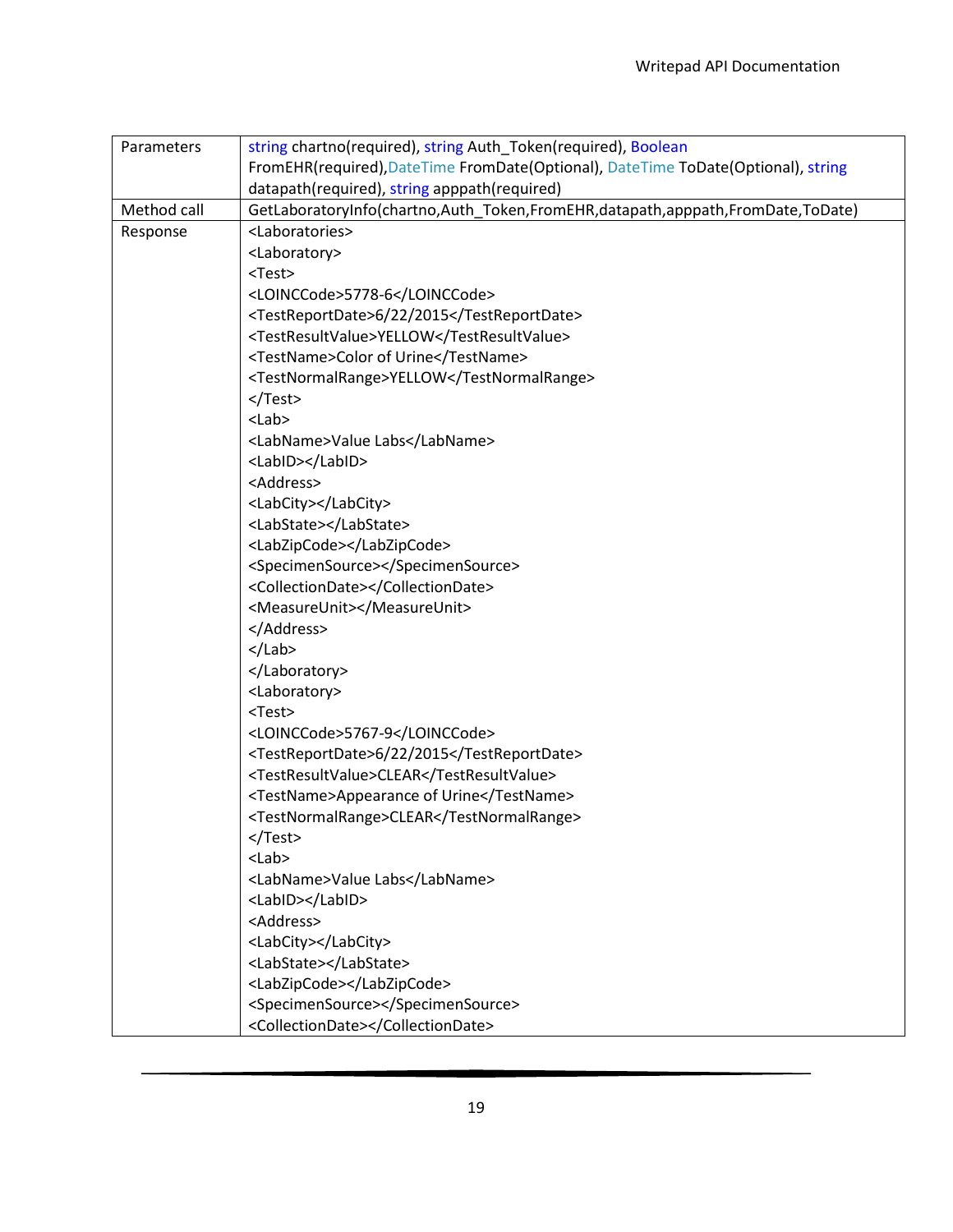| <measureunit></measureunit>                                  |
|--------------------------------------------------------------|
|                                                              |
| $<$ /Lab>                                                    |
|                                                              |
| <laboratory></laboratory>                                    |
| $<$ Test $>$                                                 |
| <loinccode>5811-5</loinccode>                                |
| <testreportdate>6/22/2015</testreportdate>                   |
| <testresultvalue>1.015</testresultvalue>                     |
| <testname>Specific gravity of Urine by Test strip</testname> |
| <testnormalrange>1.005 - 1.030</testnormalrange>             |
|                                                              |
| $<$ Lab $>$                                                  |
| <labname>Value Labs</labname>                                |
| <labid></labid>                                              |
| <address></address>                                          |
| <labcity></labcity>                                          |
| <labstate></labstate>                                        |
| <labzipcode></labzipcode>                                    |
| <specimensource></specimensource>                            |
| <collectiondate></collectiondate>                            |
| <measureunit></measureunit>                                  |
|                                                              |
| $<$ /Lab>                                                    |
|                                                              |
| <laboratory></laboratory>                                    |
| <test></test>                                                |
| <loinccode>5803-2</loinccode>                                |
| <testreportdate>6/22/2015</testreportdate>                   |
| <testresultvalue>5.0</testresultvalue>                       |
| <testname>pH of Urine by Test strip</testname>               |
| <testnormalrange>5.0-8.0</testnormalrange>                   |
|                                                              |
| <lab></lab>                                                  |
| <labname>Value Labs</labname>                                |
| <labid></labid>                                              |
| <address></address>                                          |
| <labcity></labcity>                                          |
| <labstate></labstate>                                        |
| <labzipcode></labzipcode>                                    |
| <specimensource></specimensource>                            |
| <collectiondate></collectiondate>                            |
| <measureunit>[pH]</measureunit>                              |
|                                                              |
|                                                              |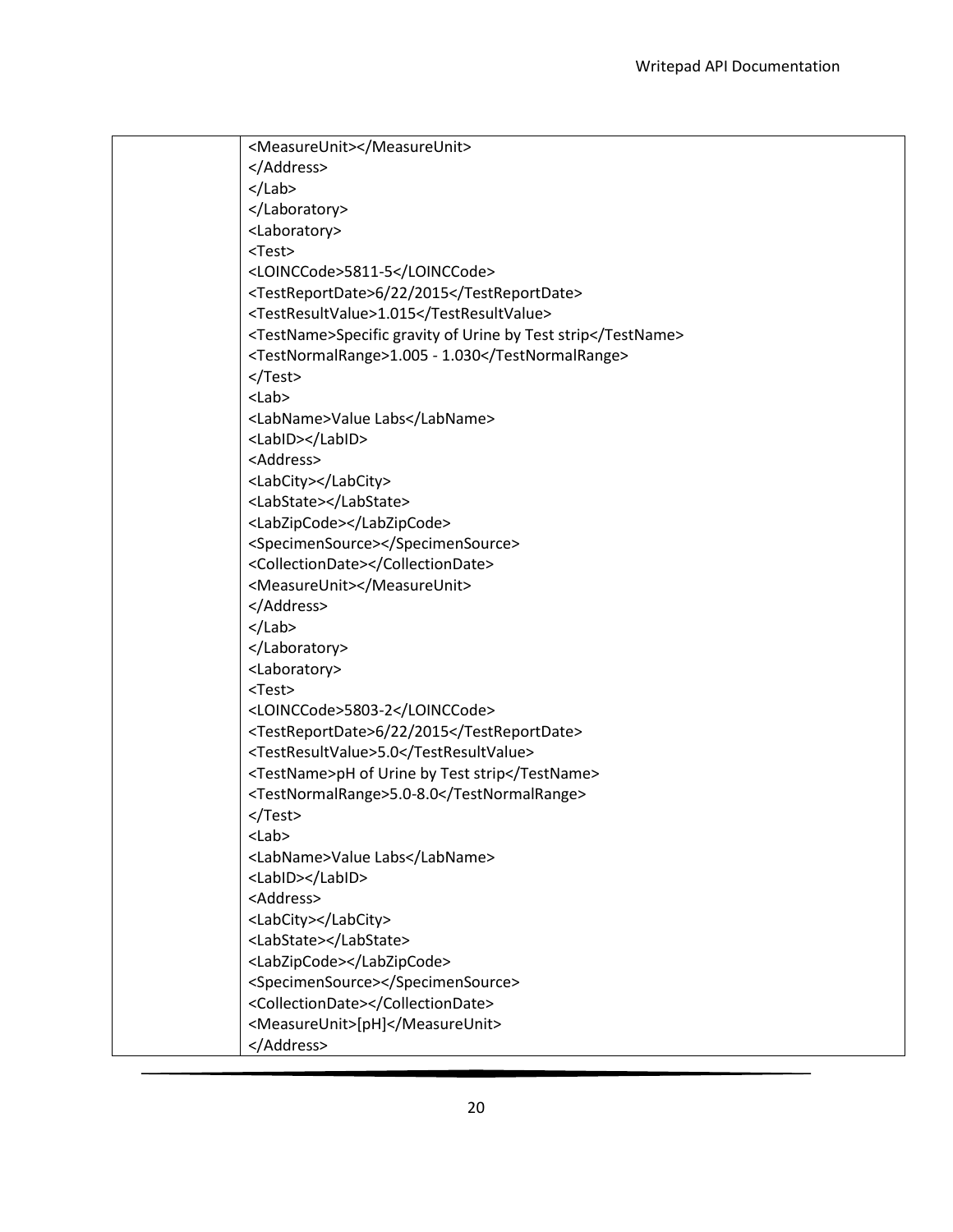| $<$ /Lab>                                                         |
|-------------------------------------------------------------------|
|                                                                   |
| <laboratory></laboratory>                                         |
| <test></test>                                                     |
| <loinccode>5792-7</loinccode>                                     |
| <testreportdate>6/22/2015</testreportdate>                        |
| <testresultvalue>50</testresultvalue>                             |
| <testname>Glucose [Mass/volume] in urine by test strip</testname> |
| <testnormalrange>Neg</testnormalrange>                            |
|                                                                   |
| $<$ Lab $>$                                                       |
| <labname>Value Labs</labname>                                     |
| <labid></labid>                                                   |
| <address></address>                                               |
| <labcity></labcity>                                               |
| <labstate></labstate>                                             |
| <labzipcode></labzipcode>                                         |
| <specimensource></specimensource>                                 |
| <collectiondate></collectiondate>                                 |
| <measureunit>mg/dL</measureunit>                                  |
|                                                                   |
| $<$ /Lab>                                                         |
|                                                                   |
| <laboratory></laboratory>                                         |
| <test></test>                                                     |
| <loinccode>5797-6</loinccode>                                     |
| <testreportdate>6/22/2015</testreportdate>                        |
| <testresultvalue>Negative</testresultvalue>                       |
| <testname>Ketones [Mass/Volume] in urine by test strip</testname> |
| <testnormalrange>Negative</testnormalrange>                       |
|                                                                   |
| $<$ Lab $>$                                                       |
| <labname>Value Labs</labname>                                     |
| <labid></labid>                                                   |
| <address></address>                                               |
| <labcity></labcity>                                               |
| <labstate></labstate>                                             |
| <labzipcode></labzipcode>                                         |
| <specimensource></specimensource>                                 |
| <collectiondate></collectiondate>                                 |
| <measureunit></measureunit>                                       |
|                                                                   |
| $<$ /Lab>                                                         |
|                                                                   |
|                                                                   |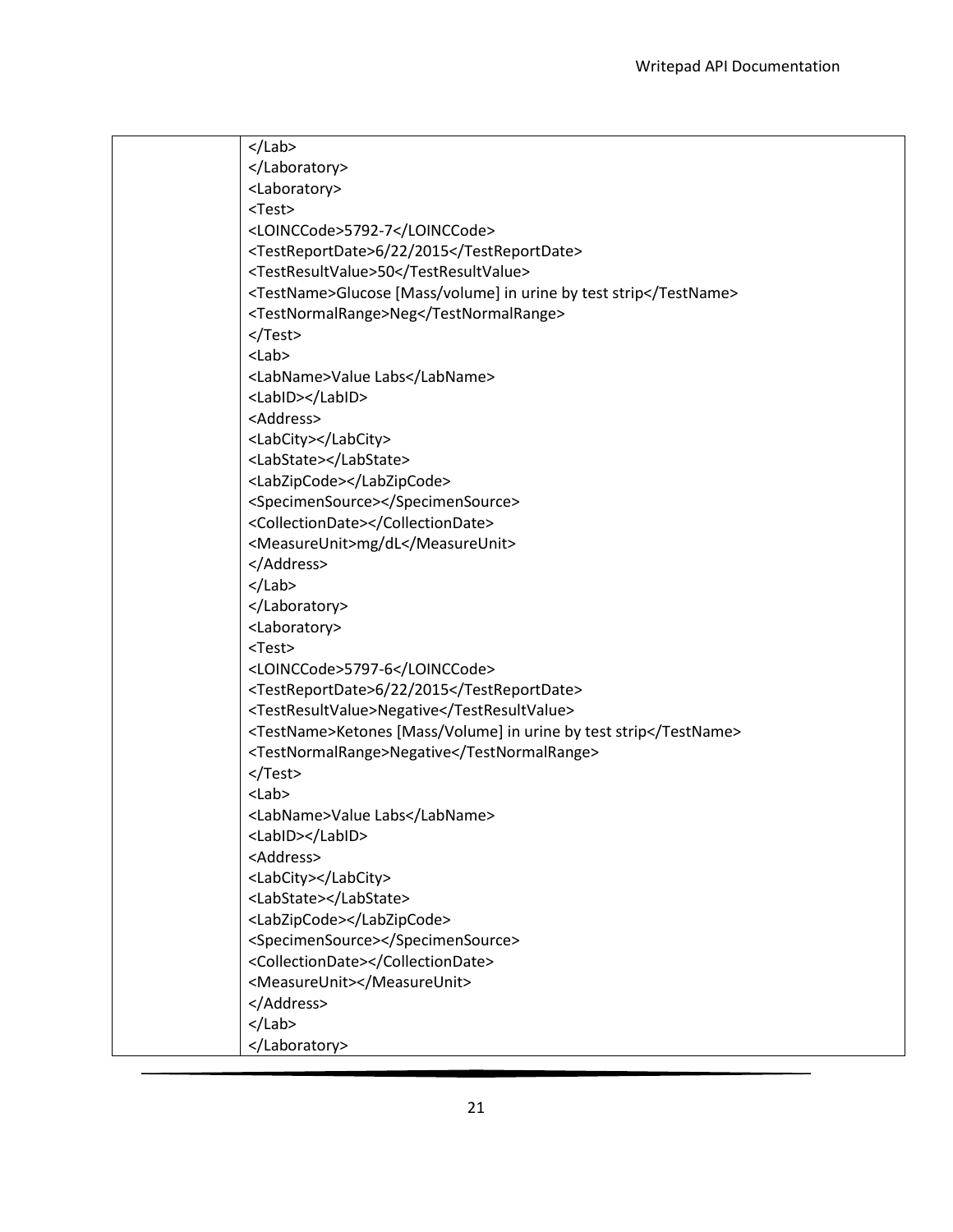|                      | <laboratory></laboratory>                                        |
|----------------------|------------------------------------------------------------------|
|                      | $<$ Test $>$                                                     |
|                      | <loinccode>5804-0</loinccode>                                    |
|                      | <testreportdate>6/22/2015</testreportdate>                       |
|                      | <testresultvalue>100</testresultvalue>                           |
|                      | <testname>Protein[Mass/Volume] in urine by test strip</testname> |
|                      | <testnormalrange>negative</testnormalrange>                      |
|                      |                                                                  |
|                      | $<$ Lab $>$                                                      |
|                      | <labname>Value Labs</labname>                                    |
|                      | <labid></labid>                                                  |
|                      | <address></address>                                              |
|                      | <labcity></labcity>                                              |
|                      | <labstate></labstate>                                            |
|                      | <labzipcode></labzipcode>                                        |
|                      | <specimensource></specimensource>                                |
|                      | <collectiondate></collectiondate>                                |
|                      | <measureunit>mg/dL</measureunit>                                 |
|                      |                                                                  |
|                      | $<$ /Lab>                                                        |
|                      |                                                                  |
|                      |                                                                  |
| <b>Error Message</b> | $<$ Error $>$                                                    |
|                      | < Message > Error Message< Message >                             |
|                      | $<$ / Error >                                                    |

<span id="page-23-0"></span>

| <b>Method Name</b>   |                                                                                                        |
|----------------------|--------------------------------------------------------------------------------------------------------|
|                      | GetAssessmentInfo                                                                                      |
| Parameters           | string chartno(required), string Auth_Token(required), Boolean                                         |
|                      | FromEHR(required), DateTime FromDate(Optional), DateTime ToDate(Optional), string                      |
|                      | datapath(required), string apppath(required)                                                           |
| Method call          | GetAssessmentInfo (chartno, Auth Token, FromEHR, datapath, apppath, FromDate, ToDate)                  |
| Response             | <assessments></assessments>                                                                            |
|                      | <assessment></assessment>                                                                              |
|                      | <description>The patient was found to have fever and Dr Davis is suspecting Anemia based</description> |
|                      | on the patient history. So Dr Davis asked the patient to closely monitor the temperature and           |
|                      | blood pressure and get admitted to Community Health Hospitals if the fever does not                    |
|                      | subside within a day.                                                                                  |
|                      | <examlevel>1</examlevel>                                                                               |
|                      |                                                                                                        |
|                      |                                                                                                        |
| <b>Error Message</b> | $<$ Error $>$                                                                                          |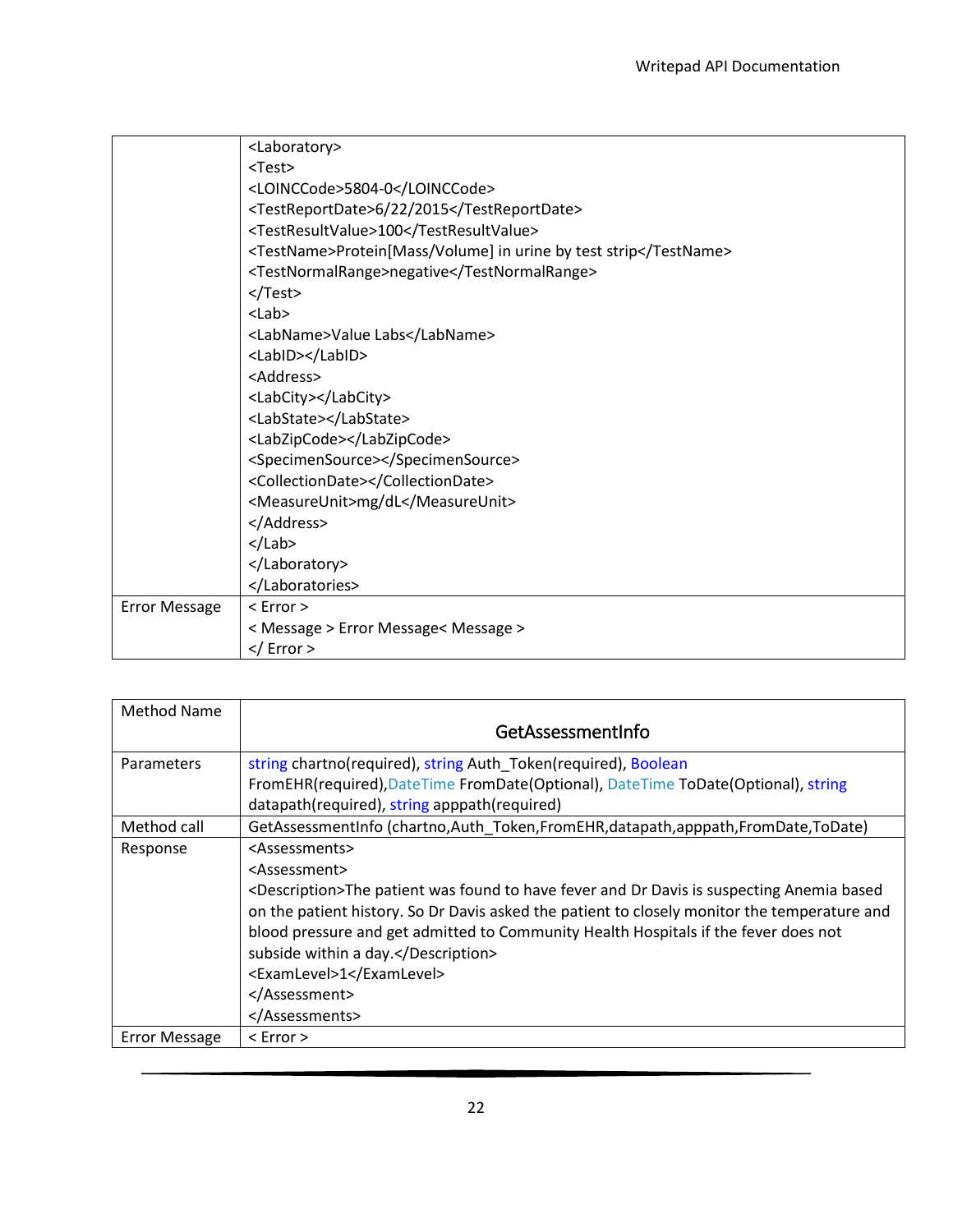| < Message > Error Message< Message > |
|--------------------------------------|
| Error >                              |

<span id="page-24-0"></span>

| <b>Method Name</b>   |                                                                                    |
|----------------------|------------------------------------------------------------------------------------|
|                      | GetHealthConcernInfo                                                               |
| Parameters           | string chartno(required), string Auth_Token(required), Boolean                     |
|                      | FromEHR(required), DateTime FromDate(Optional), DateTime ToDate(Optional), string  |
|                      | datapath(required), string apppath(required)                                       |
| Method call          | GetHealthConcernInfo (chartno,Auth Token,FromEHR,datapath,apppath,FromDate,ToDate) |
| Response             | <healthconcerns></healthconcerns>                                                  |
|                      | <healthconcern></healthconcern>                                                    |
|                      | <visitdate>6/22/2015</visitdate>                                                   |
|                      | <description>Chronic Sickness exhibited by patient</description>                   |
|                      | <examlevel>1</examlevel>                                                           |
|                      |                                                                                    |
|                      | <healthconcern></healthconcern>                                                    |
|                      | <visitdate>6/22/2015</visitdate>                                                   |
|                      | <description>HealthCare Concerns refer to underlying clinical facts</description>  |
|                      | <examlevel>1</examlevel>                                                           |
|                      |                                                                                    |
|                      | <healthconcern></healthconcern>                                                    |
|                      | <visitdate>6/22/2015</visitdate>                                                   |
|                      | <description>Documented HyperTension problem</description>                         |
|                      | <examlevel>1</examlevel>                                                           |
|                      |                                                                                    |
|                      | <healthconcern></healthconcern>                                                    |
|                      | <visitdate>6/22/2015</visitdate>                                                   |
|                      | <description>Documented HypoThyroidism problem</description>                       |
|                      | <examlevel>1</examlevel>                                                           |
|                      |                                                                                    |
|                      | <healthconcern></healthconcern>                                                    |
|                      | <visitdate>6/22/2015</visitdate>                                                   |
|                      | <description>Watch Weight of patient</description>                                 |
|                      | <examlevel>1</examlevel>                                                           |
|                      |                                                                                    |
|                      |                                                                                    |
| <b>Error Message</b> | $<$ Error $>$                                                                      |
|                      | < Message > Error Message< Message >                                               |
|                      | $<$ / Error >                                                                      |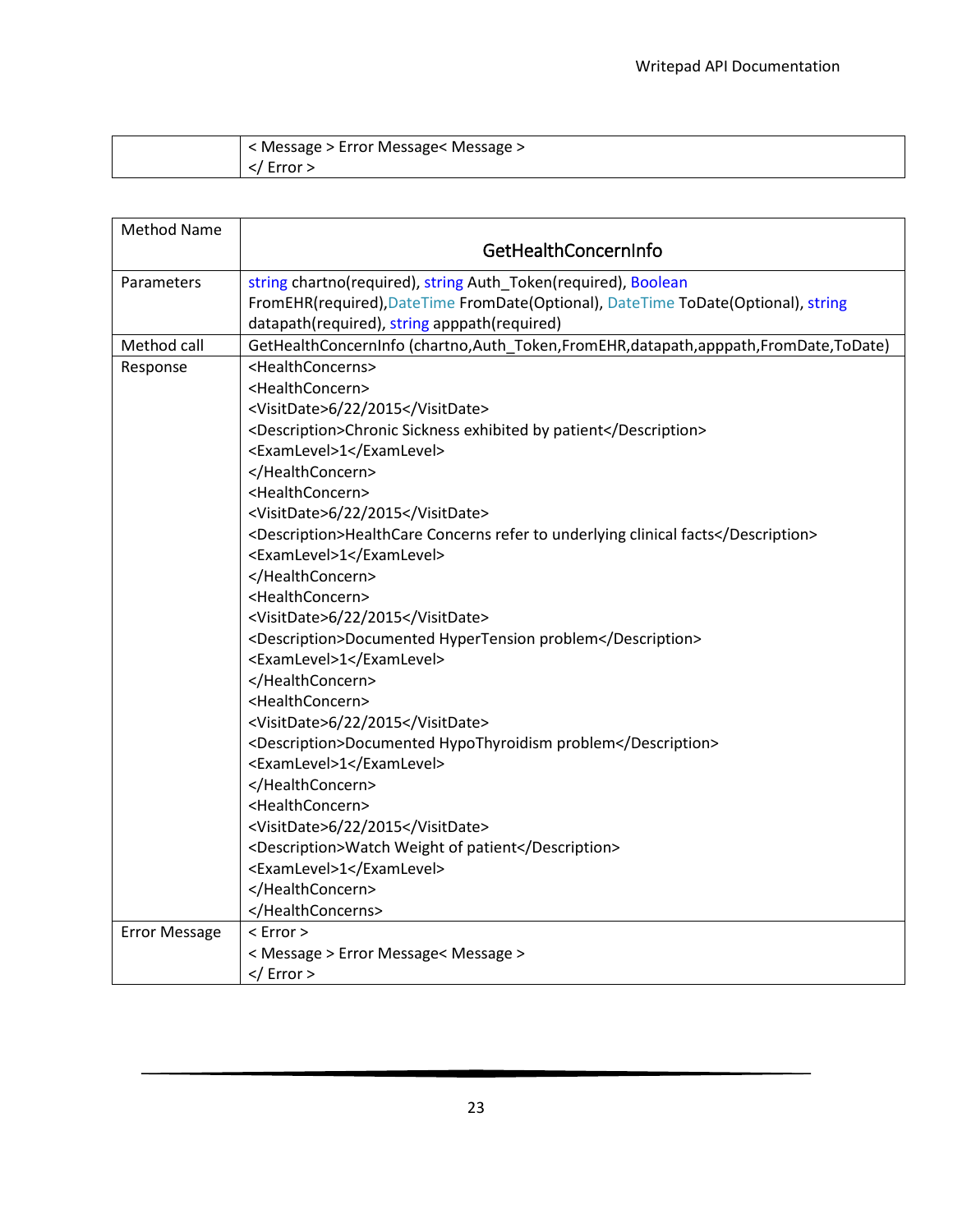<span id="page-25-0"></span>

| Method Name          |                                                                                    |
|----------------------|------------------------------------------------------------------------------------|
|                      | GetHealthStatusInfo                                                                |
| <b>Parameters</b>    | string chartno(required), string Auth_Token(required), Boolean                     |
|                      | FromEHR(required), DateTime FromDate(Optional), DateTime ToDate(Optional), string  |
|                      | datapath(required), string apppath(required)                                       |
| Method call          | GetHealthStatusInfo (chartno, Auth_Token,FromEHR,datapath,apppath,FromDate,ToDate) |
| Response             | <healthstatuss></healthstatuss>                                                    |
|                      | <healthstatus></healthstatus>                                                      |
|                      | <description></description>                                                        |
|                      | <examlevel></examlevel>                                                            |
|                      |                                                                                    |
|                      |                                                                                    |
|                      |                                                                                    |
| <b>Error Message</b> | $<$ Error $>$                                                                      |
|                      | < Message > Error Message< Message >                                               |
|                      | $\langle$ Error $>$                                                                |

<span id="page-25-1"></span>

| <b>Method Name</b> |                                                                                                    |
|--------------------|----------------------------------------------------------------------------------------------------|
|                    | GetTreatmentPlanInfo                                                                               |
| Parameters         | string chartno(required), string Auth_Token(required), Boolean                                     |
|                    | FromEHR(required), DateTime FromDate(Optional), DateTime ToDate(Optional), string                  |
|                    | datapath(required), string apppath(required)                                                       |
| Method call        | GetTreatmentPlanInfo (chartno,Auth_Token,FromEHR,datapath,apppath,FromDate,ToDate)                 |
| Response           | <gettreatmentplaninfo></gettreatmentplaninfo>                                                      |
|                    | <treatmentplan></treatmentplan>                                                                    |
|                    | <description>Get an EKG done on 6/23/2015.</description>                                           |
|                    | <examlevel>1</examlevel>                                                                           |
|                    | <visitdate>6/22/2015 12:00:00 AM</visitdate>                                                       |
|                    |                                                                                                    |
|                    | <treatmentplan></treatmentplan>                                                                    |
|                    | <description>Get a Chest X-ray done on 6/23/2015 showing the Lower Respiratory Tract</description> |
|                    | Structure.                                                                                         |
|                    | <examlevel>1</examlevel>                                                                           |
|                    | <visitdate>6/22/2015 12:00:00 AM</visitdate>                                                       |
|                    |                                                                                                    |
|                    | <treatmentplan></treatmentplan>                                                                    |
|                    | <description>Take Clindamycin 300mg three times a day as needed if pain does not</description>     |
|                    | subside/                                                                                           |
|                    | <examlevel>1</examlevel>                                                                           |
|                    | <visitdate>6/22/2015 12:00:00 AM</visitdate>                                                       |
|                    |                                                                                                    |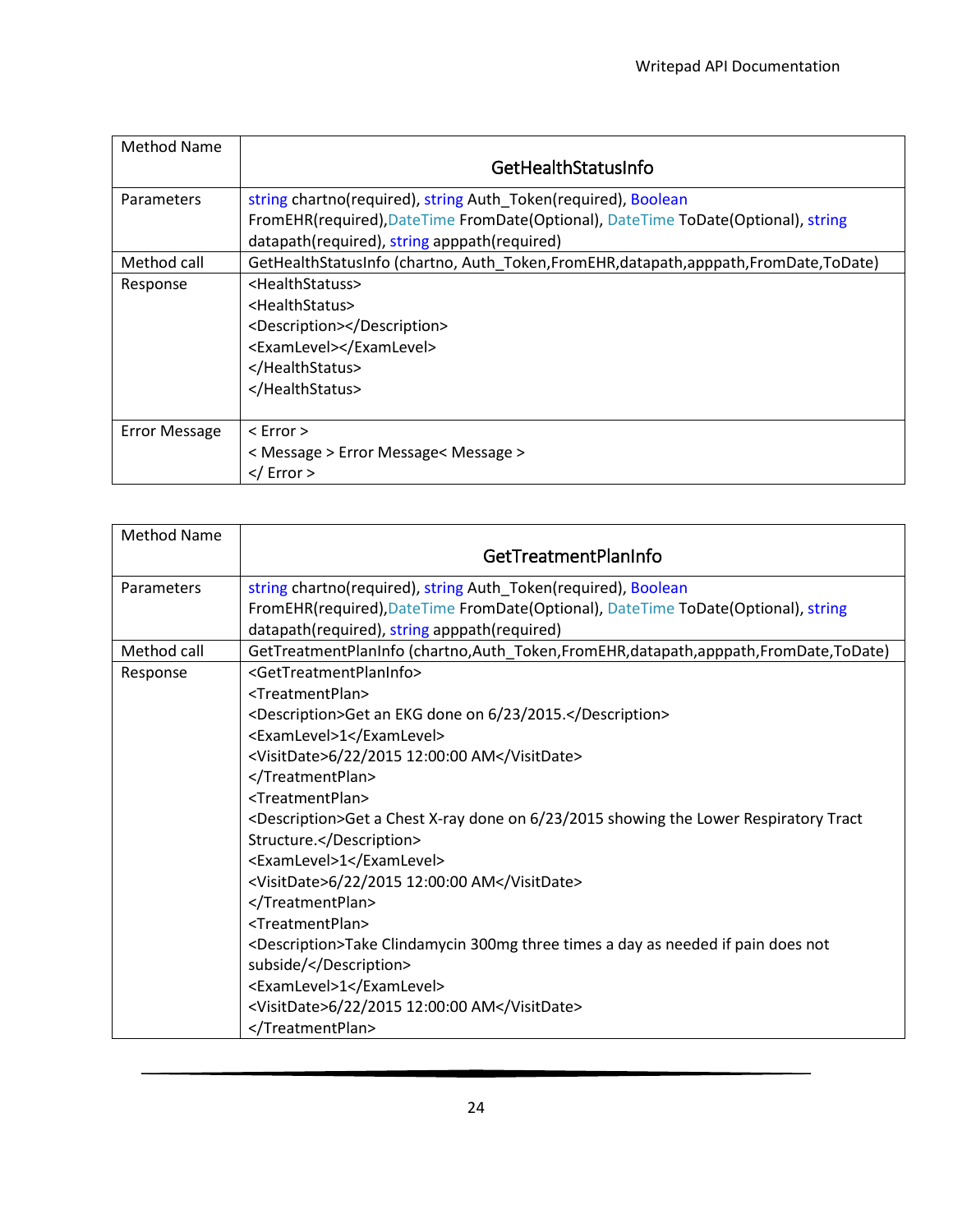|                      | <treatmentplan></treatmentplan>                                                              |
|----------------------|----------------------------------------------------------------------------------------------|
|                      | <description>Schedule follow on visit with Neighborhood Physicians Practice on</description> |
|                      | 7/1/2015.                                                                                    |
|                      | <examlevel>1</examlevel>                                                                     |
|                      | <visitdate>6/22/2015 12:00:00 AM</visitdate>                                                 |
|                      |                                                                                              |
|                      |                                                                                              |
| <b>Error Message</b> | $\leq$ Error $>$                                                                             |
|                      | < Message > Error Message< Message >                                                         |
|                      | $\frac{2}{\sqrt{2}}$ Error >                                                                 |

<span id="page-26-0"></span>

| <b>Method Name</b>   | GetGoalNewInfo                                                                                                                                                                                                                                                                                                                                                                                                                            |
|----------------------|-------------------------------------------------------------------------------------------------------------------------------------------------------------------------------------------------------------------------------------------------------------------------------------------------------------------------------------------------------------------------------------------------------------------------------------------|
| <b>Parameters</b>    | string chartno(required), string Auth_Token(required), Boolean<br>FromEHR(required), DateTime FromDate(Optional), DateTime ToDate(Optional), string<br>datapath(required), string apppath(required)                                                                                                                                                                                                                                       |
| Method call          | GetGoalNewInfo (chartno, Auth_Token, FromEHR, datapath, apppath, FromDate, ToDate)                                                                                                                                                                                                                                                                                                                                                        |
| Response             | <getgoalnewinfo><br/><goalsnew><br/><description>Get rid of intermittent fever that is occurring every few weeks.</description><br/><value>101</value><br/><status></status><br/><examlevel>1</examlevel><br/></goalsnew><br/><goalsnew><br/><description>Need to gain more energy to do regular activities</description><br/><value>102</value><br/><status></status><br/><examlevel>1</examlevel><br/></goalsnew><br/></getgoalnewinfo> |
| <b>Error Message</b> | $<$ Error $>$                                                                                                                                                                                                                                                                                                                                                                                                                             |
|                      | < Message > Error Message< Message >                                                                                                                                                                                                                                                                                                                                                                                                      |
|                      |                                                                                                                                                                                                                                                                                                                                                                                                                                           |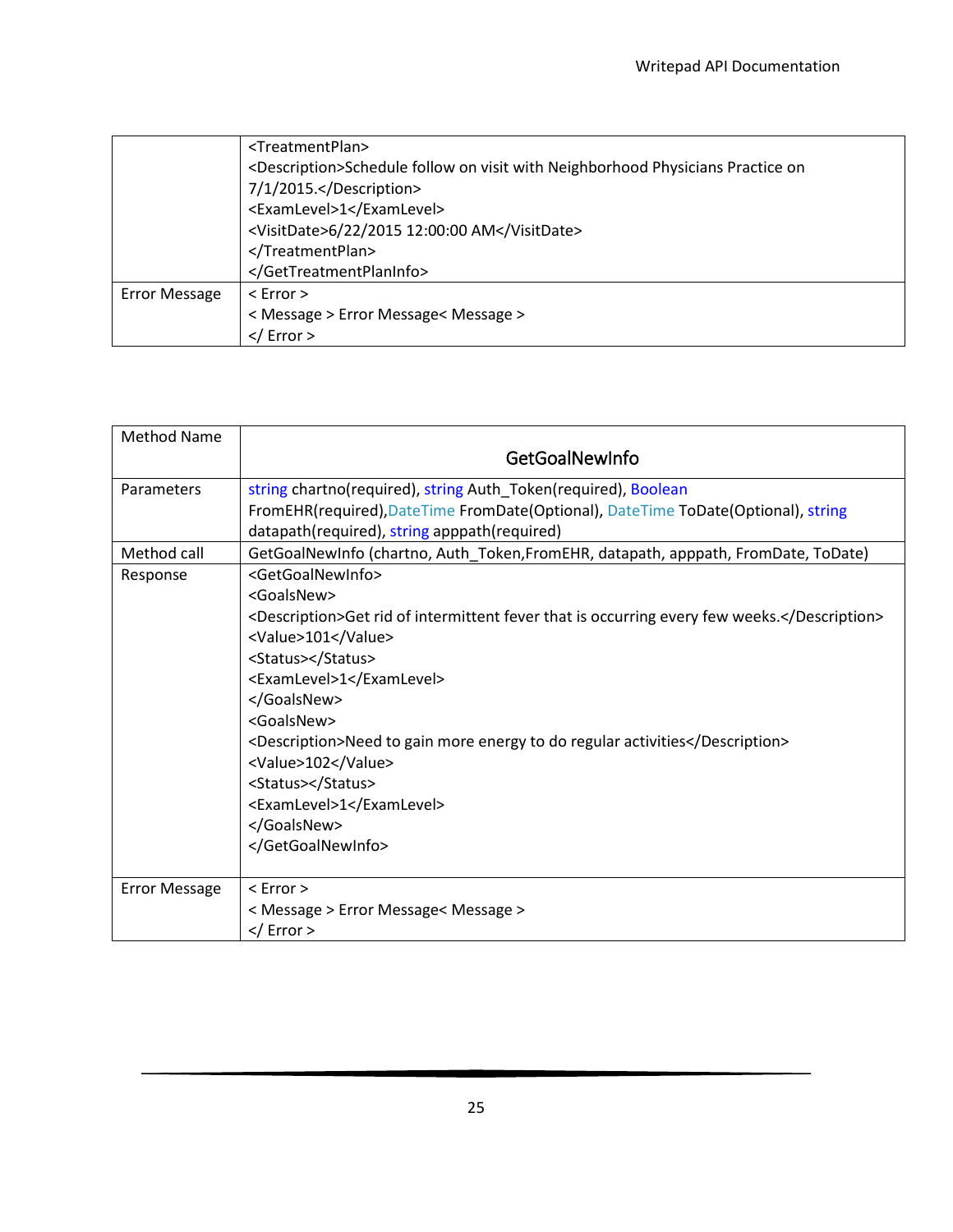<span id="page-27-0"></span>

| Method Name                  |                                                                                                                                                                                                                               |
|------------------------------|-------------------------------------------------------------------------------------------------------------------------------------------------------------------------------------------------------------------------------|
|                              | <b>GetExportCCDAFile</b>                                                                                                                                                                                                      |
| Parameters                   | string FilePath(required), string Chart(required)), Boolean FromEHR(required), DateTime<br>FromDate(Optional), DateTime ToDate(Optional), string Auth_Token(required), string<br>datapath(required), string apppath(required) |
| Method call                  | GetExportCCDAFile (chartno, FilePath, Auth_Token,FromEHR, datapath, apppath,FromDate,<br>ToDate)                                                                                                                              |
| Generate CCDA<br><b>File</b> | Generate CCDA file on ExportCCDA DateTime Folder                                                                                                                                                                              |
| <b>Error Message</b>         | $<$ Error $>$                                                                                                                                                                                                                 |
|                              | < Message > Error Message< Message >                                                                                                                                                                                          |
|                              | $\frac{2}{\sqrt{2}}$ Error >                                                                                                                                                                                                  |

| <b>Method Name</b> | GetCareTeamMemberInfo                                                                  |
|--------------------|----------------------------------------------------------------------------------------|
| Parameters         | string Chart(required), string Auth_Token(required), Boolean FromEHR(required), string |
|                    | datapath(required), string apppath(required)                                           |
| Method call        | GetCareTeamMemberInfo (chartno, Auth Token, FromEHR, datapath, apppath)                |
| Response           | <careteammember></careteammember>                                                      |
|                    | <provider></provider>                                                                  |
|                    | <name></name>                                                                          |
|                    | <firstname>Tracy</firstname>                                                           |
|                    | $ M >$ /MI>                                                                            |
|                    | <lastname>Davis</lastname>                                                             |
|                    |                                                                                        |
|                    | <addr></addr>                                                                          |
|                    | <addr1>2472, Rocky place</addr1>                                                       |
|                    | <addr2></addr2>                                                                        |
|                    | <city>Beaverton</city>                                                                 |
|                    | <zip>97006</zip>                                                                       |
|                    | $<$ /Addr>                                                                             |
|                    | <phoneno.>5555551002</phoneno.>                                                        |
|                    |                                                                                        |
|                    | <provider></provider>                                                                  |
|                    | <name></name>                                                                          |
|                    | <firstname>Albert</firstname>                                                          |
|                    | $ M >$ /MI>                                                                            |
|                    | <lastname>Davis</lastname>                                                             |
|                    |                                                                                        |
|                    | <addr></addr>                                                                          |
|                    | <addr1>2472, Rocky place</addr1>                                                       |
|                    | <addr2></addr2>                                                                        |
|                    | <city>Beaverton</city>                                                                 |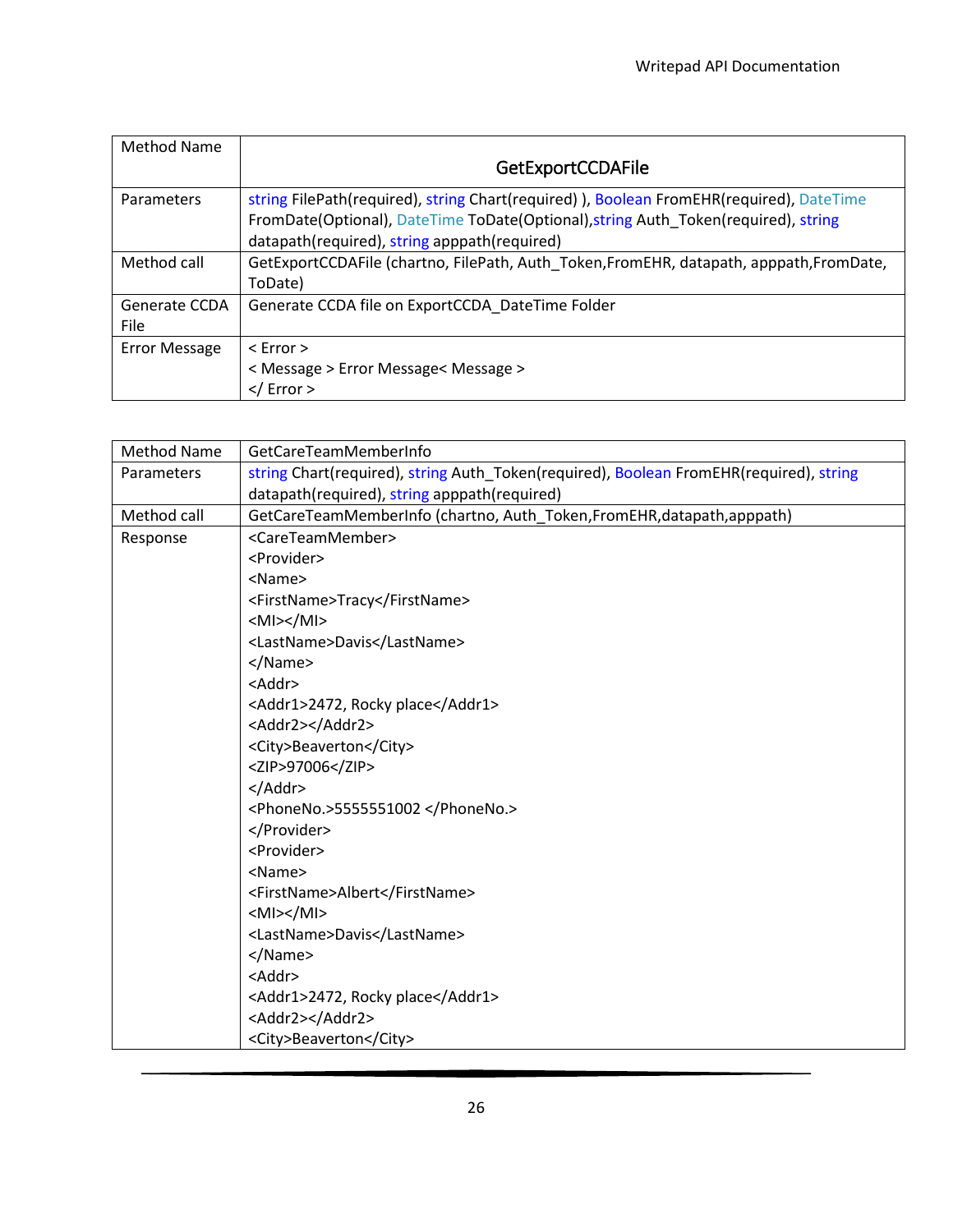|                      | <zip>97006</zip><br>$<$ /Addr><br><phoneno.>5555551002</phoneno.><br><br>                |
|----------------------|------------------------------------------------------------------------------------------|
| <b>Error Message</b> | $\leq$ Error $>$<br>< Message > Error Message< Message ><br>$\frac{2}{\sqrt{2}}$ Error > |

<span id="page-28-0"></span>

| <b>Method Name</b>   | <b>GetMentalStatus</b>                                                                                                                                                                                                                                                                                                                                                                                                        |
|----------------------|-------------------------------------------------------------------------------------------------------------------------------------------------------------------------------------------------------------------------------------------------------------------------------------------------------------------------------------------------------------------------------------------------------------------------------|
| Parameters           | string chartno(required), DateTime FromDate(Optional), Boolean FromEHR(required),<br>DateTime ToDate(Optional), string Auth_Token(required), string datapath(required), string<br>apppath(required)                                                                                                                                                                                                                           |
| Method call          | GetMentalStatus (chartno, Auth_Token,FromEHR,datapath,apppath, FromDate, ToDate)                                                                                                                                                                                                                                                                                                                                              |
| Response             | <mental_status_codes><br/><mental_status_code><br/><examlevel>1</examlevel><br/><groupcode></groupcode><br/><type>Mental Status</type><br/><snomedcode>1.0010001241e+012</snomedcode><br/><snomedcodedescription>NORMAL LEFT VENTRICULAR SYSTOLIC FUNCTION<br/>(FINDING)</snomedcodedescription><br/><createdon></createdon><br/><mental_statusdate></mental_statusdate><br/></mental_status_code><br/></mental_status_codes> |
| <b>Error Message</b> | $<$ Error $>$<br>< Message > Error Message< Message ><br>$<$ / Error >                                                                                                                                                                                                                                                                                                                                                        |

<span id="page-28-1"></span>

| Method Name       | GetFUNCTIONALandCOGNITIVESTATUSInfo                                                                                                                                                                 |
|-------------------|-----------------------------------------------------------------------------------------------------------------------------------------------------------------------------------------------------|
| <b>Parameters</b> | string chartno(required), DateTime FromDate(Optional), Boolean FromEHR(required),<br>DateTime ToDate(Optional), string Auth Token(required), string datapath(required), string<br>apppath(required) |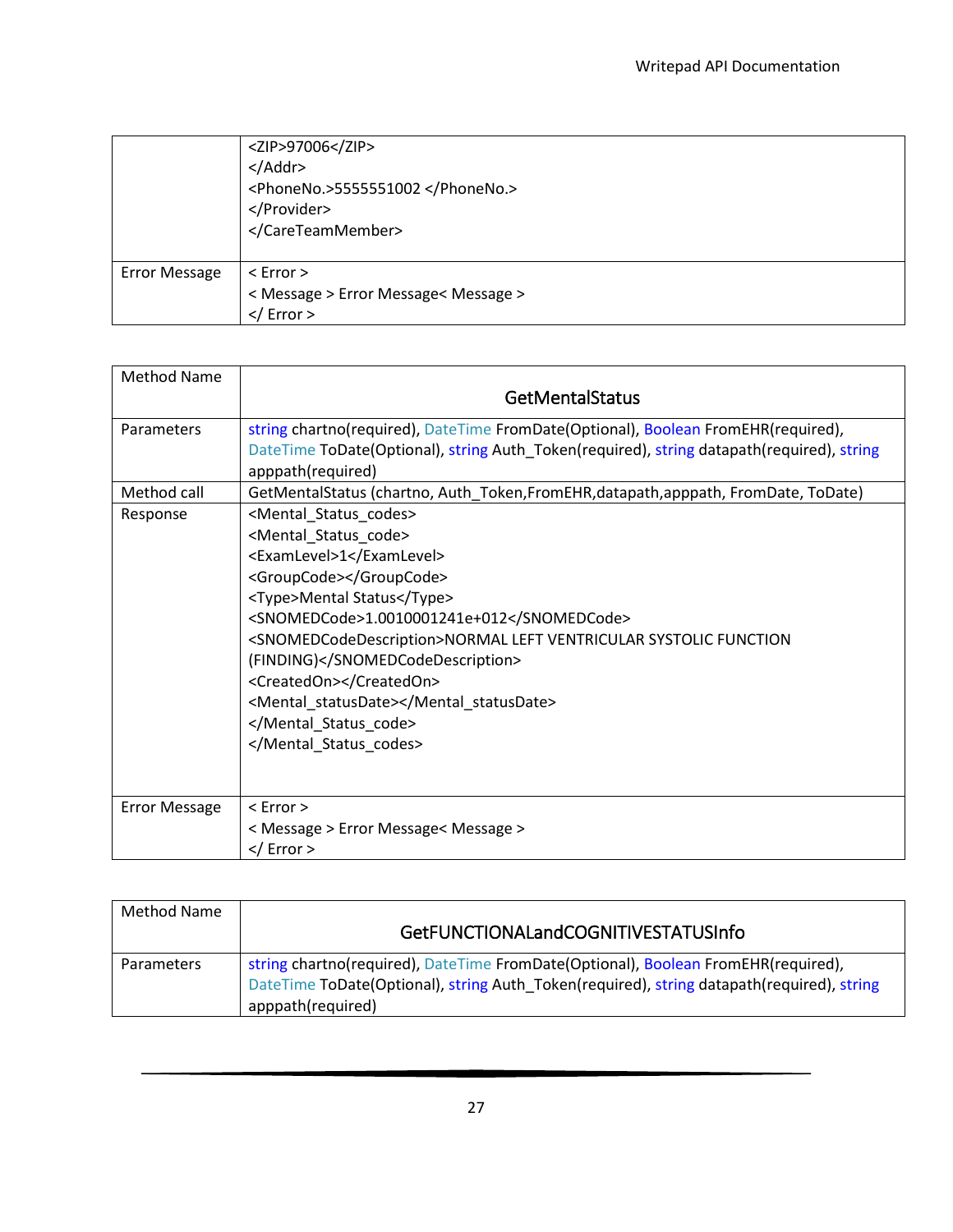| Method call          | GetFUNCTIONALandCOGNITIVESTATUSInfo (chartno,                                            |
|----------------------|------------------------------------------------------------------------------------------|
|                      | Auth_Token,FromEHR,datapath,apppath, FromDate, ToDate)                                   |
| Response             | <functional_status_codes></functional_status_codes>                                      |
|                      | <functional code="" status=""></functional>                                              |
|                      | <examlevel>1</examlevel>                                                                 |
|                      | <groupcode></groupcode>                                                                  |
|                      | <type>Functional Status</type>                                                           |
|                      | <snomedcode>1.0010001241e+012</snomedcode>                                               |
|                      | <snomedcodedescription>NORMAL LEFT VENTRICULAR SYSTOLIC FUNCTION</snomedcodedescription> |
|                      | (FINDING)                                                                                |
|                      | <createdon></createdon>                                                                  |
|                      | <funcon statusdate=""></funcon>                                                          |
|                      |                                                                                          |
|                      |                                                                                          |
|                      |                                                                                          |
| <b>Error Message</b> | $<$ Error $>$                                                                            |
|                      | < Message > Error Message< Message >                                                     |
|                      | $\frac{2}{\sqrt{2}}$ Error >                                                             |

<span id="page-29-0"></span>

| <b>Method Name</b> |                                                                                          |
|--------------------|------------------------------------------------------------------------------------------|
|                    | GetReferringTransitioningProvidersInfo                                                   |
| Parameters         | string chartno(required), string Auth_Token(required), Boolean FromEHR(required), string |
|                    | datapath(required), string apppath(required)                                             |
| Method call        | GetReferringTransitioningProvidersInfo (chartno, Auth_Token,FromEHR,datapath,apppath)    |
| Response           | <referring_transitioning_providers></referring_transitioning_providers>                  |
|                    | <provider></provider>                                                                    |
|                    | <name></name>                                                                            |
|                    | <firstname>Albert</firstname>                                                            |
|                    | $ M >$ /MI>                                                                              |
|                    | <lastname>Davis</lastname>                                                               |
|                    |                                                                                          |
|                    | $<$ Addr $>$                                                                             |
|                    | <addr1>2472, Rocky place</addr1>                                                         |
|                    | <addr2></addr2>                                                                          |
|                    | <city>Beaverton</city>                                                                   |
|                    | <zip>97006</zip>                                                                         |
|                    | $<$ /Addr>                                                                               |
|                    | <phoneno.>5555551002 </phoneno.>                                                         |
|                    |                                                                                          |
|                    |                                                                                          |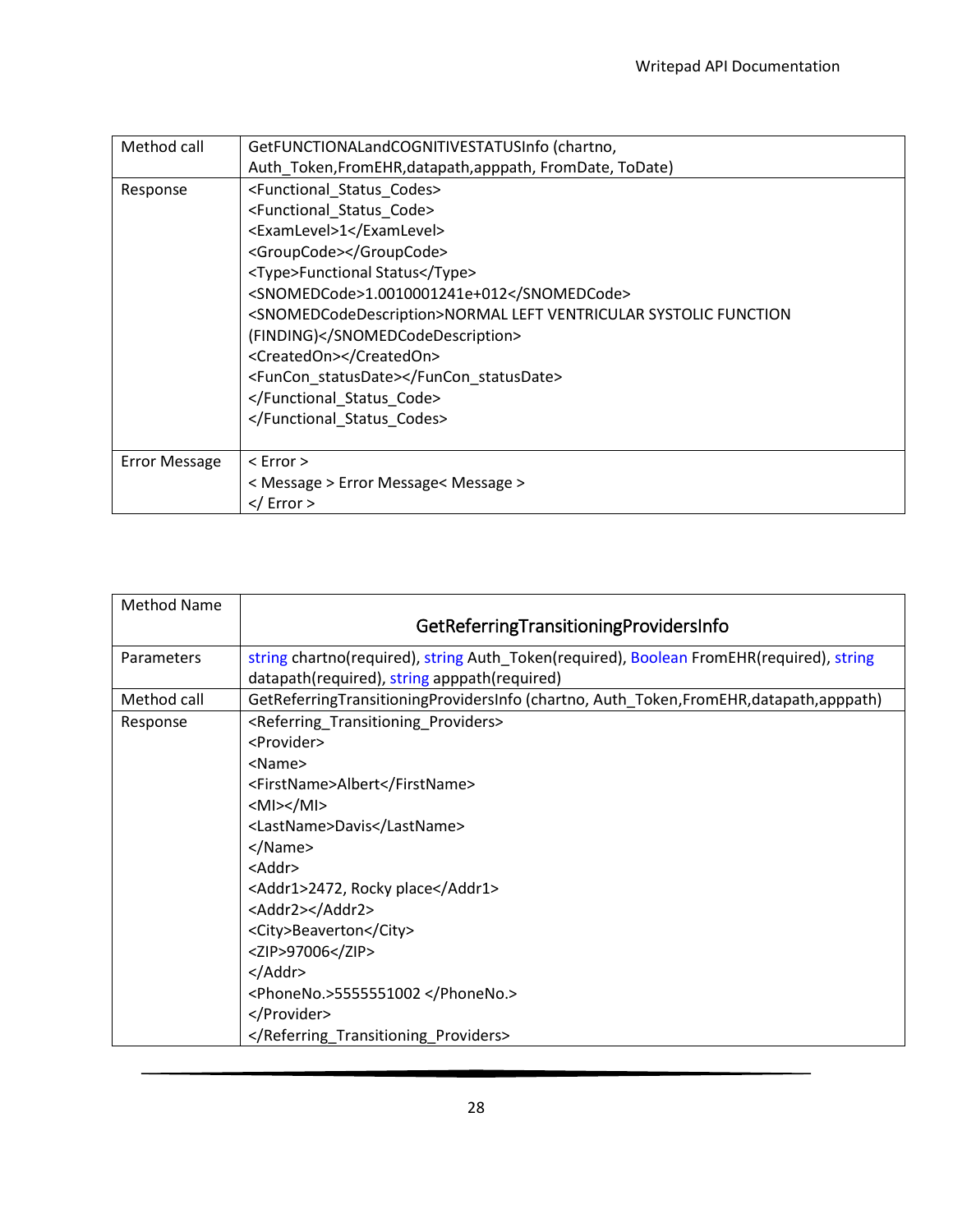| Error Message $ $ < Error > |                                      |
|-----------------------------|--------------------------------------|
|                             | < Message > Error Message< Message > |
|                             | $\langle$ Error $>$                  |

<span id="page-30-0"></span>

| <b>Method Name</b>   |                                                                                           |
|----------------------|-------------------------------------------------------------------------------------------|
|                      | GetENCOUNTERSDiagnosisInfo                                                                |
| <b>Parameters</b>    | string chartno(required), DateTime FromDate(Optional), Boolean FromEHR(required),         |
|                      | DateTime ToDate(Optional), string Auth Token(required), string datapath(required), string |
|                      | apppath(required)                                                                         |
| Method call          | GetENCOUNTERSDiagnosisInfo(chartno, Auth_Token,FromEHR,datapath,apppath, FromDate,        |
|                      | ToDate)                                                                                   |
| Response             | <encountersdiagnosis></encountersdiagnosis>                                               |
|                      | <encountersdiagnosis></encountersdiagnosis>                                               |
|                      | <code>386661006</code>                                                                    |
|                      | <codingsystem>Snomed CT</codingsystem>                                                    |
|                      | <description>Fever (finding)</description>                                                |
|                      | <status>Active - Encounter</status>                                                       |
|                      | <examlevel>1</examlevel>                                                                  |
|                      |                                                                                           |
|                      |                                                                                           |
| <b>Error Message</b> | $<$ Error $>$                                                                             |
|                      | < Message > Error Message< Message >                                                      |
|                      | $\frac{2}{\sqrt{2}}$ Error >                                                              |

<span id="page-30-1"></span>

| <b>Method Name</b> |                                                                                          |
|--------------------|------------------------------------------------------------------------------------------|
|                    | GetOfficeContactInformation                                                              |
| Parameters         | string chartno(required), string Auth_Token(required), Boolean FromEHR(required), string |
|                    | datapath(required), string apppath(required)                                             |
| Method call        | GetOfficeContactInformation(chartno, Auth Token, FromEHR, datapath, apppath)             |
| Response           | <office contact="" information=""></office>                                              |
|                    | <name></name>                                                                            |
|                    | <firstname></firstname>                                                                  |
|                    | <lastname></lastname>                                                                    |
|                    |                                                                                          |
|                    | $<$ Addr $>$                                                                             |
|                    | <addr1>2472, Rocky place</addr1>                                                         |
|                    | <addr2></addr2>                                                                          |
|                    | <city>Beaverton</city>                                                                   |
|                    | <zip>97006</zip>                                                                         |
|                    | $<$ /Addr>                                                                               |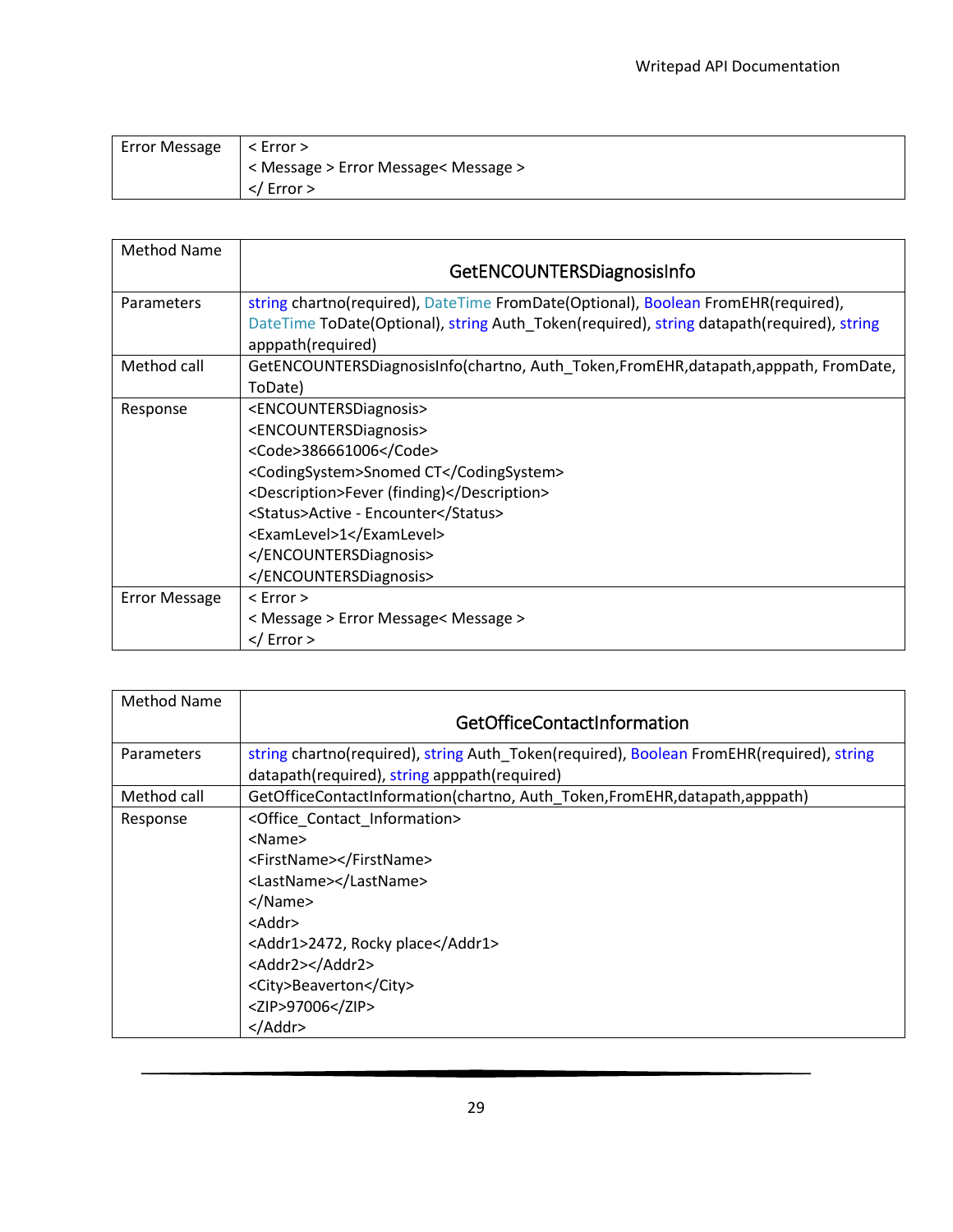|                      | <phoneno.>5555551002</phoneno.><br>                                           |
|----------------------|-------------------------------------------------------------------------------|
| <b>Error Message</b> | $\leq$ Error $>$<br>< Message > Error Message< Message ><br>$\langle$ Error > |
|                      |                                                                               |

<span id="page-31-0"></span>

| <b>Method Name</b> |                                                                                                                                                                                                                                                                                                                                                                                                                                                                                                                                                                                                                                                                                                                                                                                                                                                                                                           |
|--------------------|-----------------------------------------------------------------------------------------------------------------------------------------------------------------------------------------------------------------------------------------------------------------------------------------------------------------------------------------------------------------------------------------------------------------------------------------------------------------------------------------------------------------------------------------------------------------------------------------------------------------------------------------------------------------------------------------------------------------------------------------------------------------------------------------------------------------------------------------------------------------------------------------------------------|
|                    | GetLaboratotytestInfo                                                                                                                                                                                                                                                                                                                                                                                                                                                                                                                                                                                                                                                                                                                                                                                                                                                                                     |
| Parameters         | string chartno(required), DateTime FromDate(Optional), DateTime ToDate(Optional), string<br>Auth_Token(required), Boolean FromEHR(required), string datapath(required), string<br>apppath(required)                                                                                                                                                                                                                                                                                                                                                                                                                                                                                                                                                                                                                                                                                                       |
| Method call        | GetLaboratotytestInfo (chartno, Auth Token, From EHR, datapath, apppath, From Date,<br>ToDate)                                                                                                                                                                                                                                                                                                                                                                                                                                                                                                                                                                                                                                                                                                                                                                                                            |
| Response           | <laboratories><br/><laboratory><br/><test><br/><orderno>180329071922</orderno><br/><ordercode>24357-6</ordercode><br/><description>UA Dipstick Pnl Ur</description><br/><chart>1001</chart><br/><status>Ordered</status><br/><quantity></quantity><br/><datetime>3/29/2018 7:19:22 AM</datetime><br/><entered>Adavis</entered><br/><verified>Adavis</verified><br/><phone>5555551002</phone><br/><note></note><br/><laborderdate>06/22/2015</laborderdate><br/></test><br/></laboratory><br/><laboratory><br/><test><br/><orderno>180620094739</orderno><br/><ordercode>24357-6</ordercode><br/><description>UA Dipstick Pnl Ur</description><br/><chart>1001</chart><br/><status>Ordered</status><br/><quantity></quantity><br/><datetime>6/20/2018 9:47:39 AM</datetime><br/><entered>Adavis</entered><br/><verified>Adavis</verified><br/><phone>5555551002</phone></test></laboratory></laboratories> |